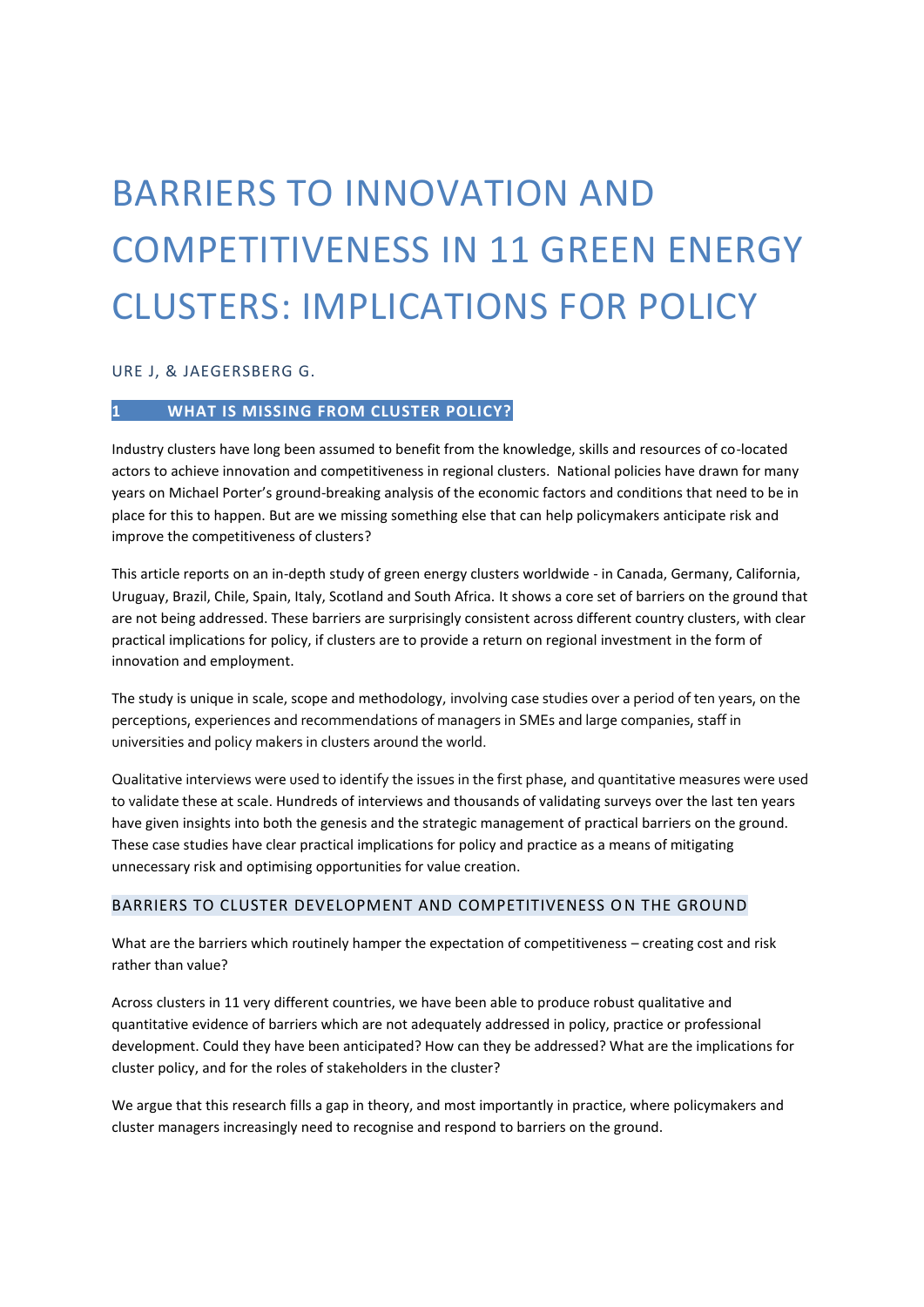Many of the most recurrent barriers we identified are at precisely those interfaces between actors, where clusters are assumed to create value - through the co-location of knowledge, skills, and resources, and the potential for strategic collaboration ( the so-called Triple Helix concept outlined by Etzkovitz et al in 1995).



#### **Fig.1 The triple helix concept assumes that value can accrue through co-location and collaboration**

The paper outlines the principal barriers we identified at the interface with key actors in the helix.

- Universities (primarily in relation to research, innovation and training)
- Government (primarily in relation to policy, strategy and administrative process)
- Industry (primarily in relation to communication/collaboration with other organisations)

Does this co-located infrastructure support companies researching, developing and commercialising innovative concepts? Does it provide training and professional development in those areas required in this emerging market? Business managers across different clusters highlight surprisingly consistent evidence to the contrary, with clear implications for policy and practice.

For example, did companies find it easy to access support from universities to test, develop and market innovations? Were they able to access skills and training to meet the needs of this emerging market?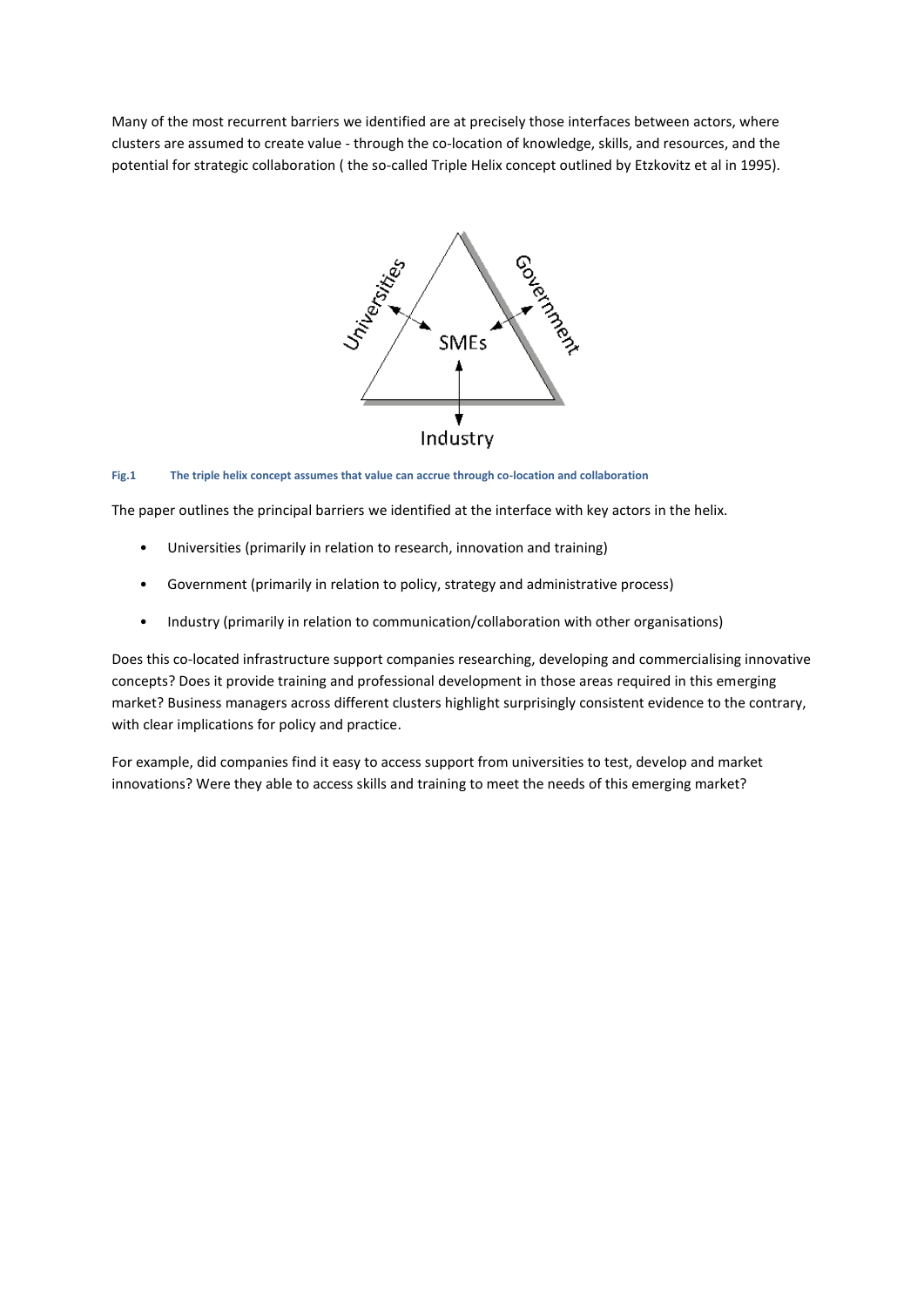# **2 THE BUSINESS: UNIVERSITY INTERFACE**

# RESEARCH, TRAINING & INNOVATION BARRIERS

The experience of managers of companies developing projects on the ground was very different – particularly in the case of SMEs. The interface between Universities and SMEs was very widely perceived as creating barriers rather than creating value - precisely in those areas such as innovation, where clusters are expected to generate shared value. At the interface with universities, the principal barriers to productive collaboration can be subsumed under three headings.

| Competing Incentives for<br>University and SME collaboration     | . Pure, theoretical research is rewarded in Universities,<br>yet much of the research required by companies for<br>implementing innovative projects is practice based and<br>cross-disciplinary<br>• Publishing is required in Universities, yet commercial<br>confidentiality is required in business innovation |
|------------------------------------------------------------------|-------------------------------------------------------------------------------------------------------------------------------------------------------------------------------------------------------------------------------------------------------------------------------------------------------------------|
| Lack of support for SME concept<br>development/commercialisation | •Universities were seen as preferring to support large<br>companies or spin-outs. This often left cluster SMEs<br>without access to expertise and lab facilities larger<br>companies were often able to access in-house.                                                                                          |
| Lack of timely provision of<br>relevant Skills and Training      | • Lack of timely provision of relevant skills and training by<br>Universities hindered company and cluster<br>development, and competitiveness<br>•Competition for trained staff with oil and gas industry<br>who could offer higher wages                                                                        |

**Fig. 2 Research, training and innovation-related barriers** 

# COMPETING INCENTIVES FOR COMPANIES AND UNIVERSITIES

The interface between universities, and SMEs was one where competing incentives hampered knowledge transfer and innovation in precisely the areas where the collocation of Universities and businesses in clusters is assumed to support innovation. The barriers perceived by company managers were consistent across clusters, to a greater or lesser degree, even in regions with world class research Universities.

It seems evident that there were strong financial incentives for universities to focus on particular types of research and provision often at odds with the complex, commercial and practice-based needs of businesses on the ground.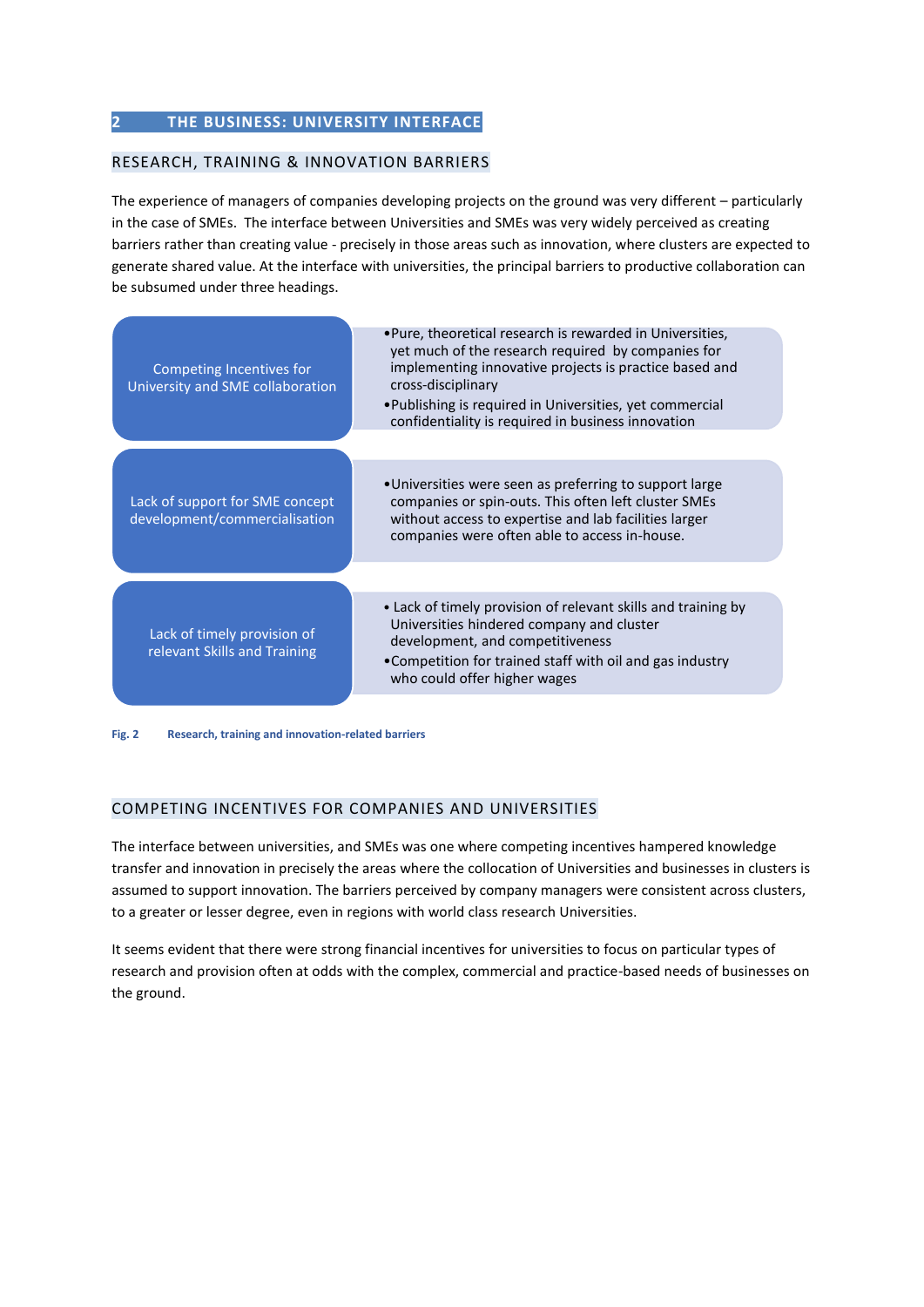

**Fig.3 Force-field diagram showing competing incentives and working practices.**

Universities are rated and funded, to a great extent, on their ability to publish research in high impact journals with specific requirements. Companies on the other hand, benefit from retaining the IP on innovations, and patenting rather than publishing to retain commercial confidentiality, given the reliance of many researchactive SMEs on commercial innovation as a source of income.

> *"The current funding structure for Universities does not allow them to really help SMEs. They are more focused on their own funding and survival. SMEs are a necessary evil to them. Universities are creating unfair advantage over some SMEs. They have access to funding, spend it poorly and do not help SMEs on their journey. Universities wish to share knowledge with all. SMEs need some competitive advantage. ...What is the incentive for them to train their competitors? Some projects that are undertaken may have academic value but do not meet commercial value-adding requirements. For SMEs it's a waste of time." (SME manager, California)*

Universities tend to be rewarded, in terms of funding, for theoretical research, often in a single area of a single discipline, where they have advantages in attracting grant funding and publishing in high impact journals specialising in a particular area. Clearly the incentives in place militate against collaboration.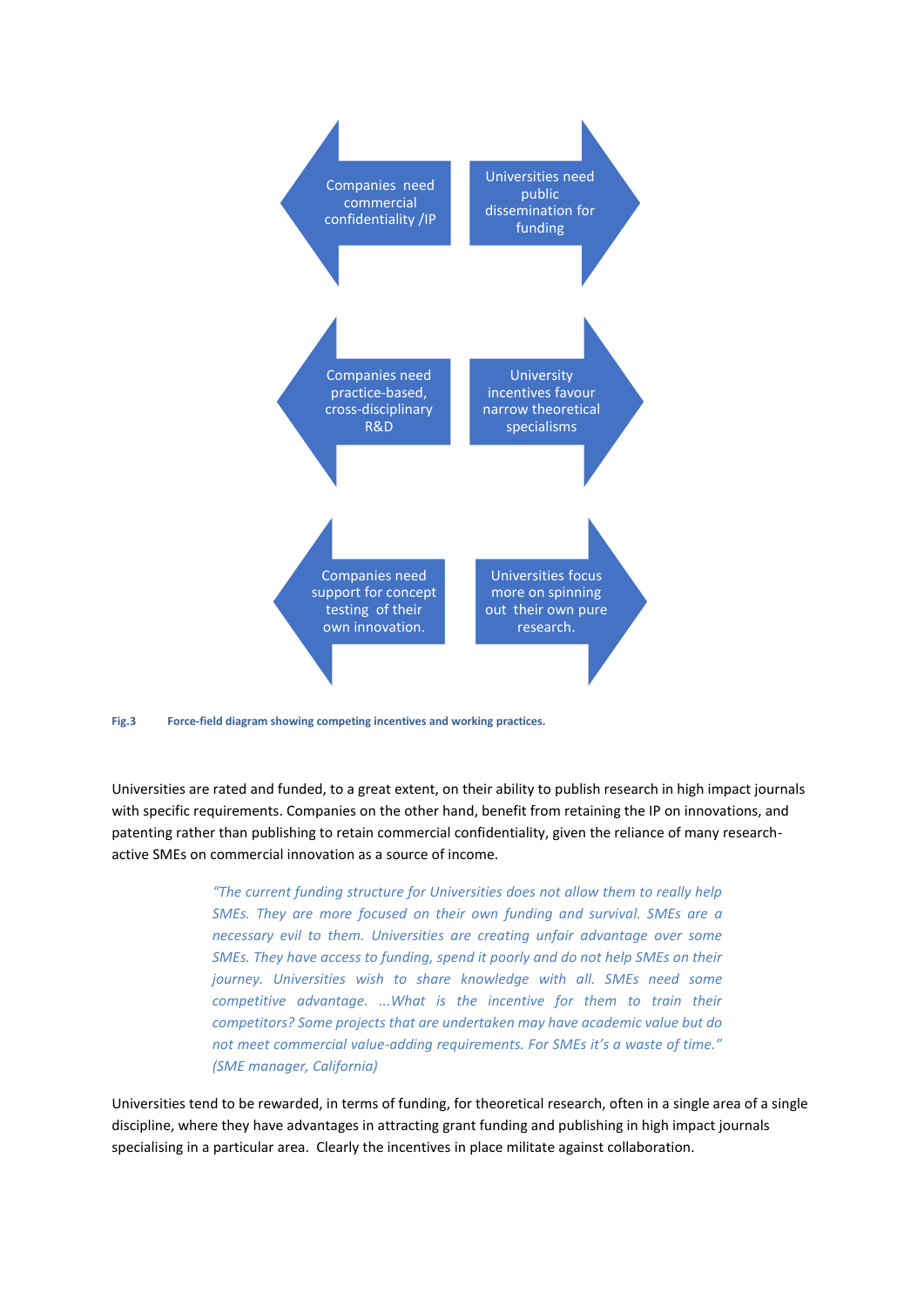Mapping and managing the incentives in place for different players at such interfaces can be a useful tool in understanding and enhancing the outcomes of collaborative enterprises such as clusters.

The feedback from interviewees on the ground made this less tangible landscape more visible, showing how it shaped outcomes. While the flow of physical traffic and resources through the cluster is an integral part of the planning of physical infrastructure, the infrastructure for communication and collaboration between players is not, despite the role it has been shown to play in clusters.

# LACK OF R&D SUPPORT FOR REGIONAL SMES

Practice-based research and cross-disciplinary research of the kind most useful for renewables at this point, is less likely to attract funding. Most high impact journals prefer theoretically rooted work. Practice–based, cross-disciplinary journals tend to be low impact.

In terms of the concept of/approach to innovation, there is also a mismatch. Universities focus more on the spin-out of in-house research – innovative materials for example, through university-based SMEs, while regional SMEs are seeking R&D support for concept testing and commercialisation of their own innovations, to meet more complex and practice-based research needs associated with new product development - of the kind described by von Hippel in 2004.

While larger companies often had access to in-house testing, SMEs were more dependent on the offer from regional Universities. This was widely perceived as difficult to access, and often not well suited to their needs for the reasons mentioned

Around a third of the companies responding to the surveys in most clusters had already developed or patented an innovation, and most were quite critical of the barriers they faced in finding support for concept development, laboratory testing and marketing specifically, and collaboration on practice-based research requirements more generally.

In addition to the funding issue, the lack of appropriate mechanisms, and the mismatch of aims and incentives was consistently evident as a barrier for companies. This was true of both new clusters, and established ones. In South Africa for example, one SME manager put his experience this way.

> *Knowledge transfer from universities and research institutions is relatively painstaking. if the players or network clusters doesn't really function well. The different stakeholders are active in their own area of interest and the character of joint projects where collaboration is promoted are of lesser importance. The University will then research a bit in their focus area but integrate the industrial application or commercialization less. However, this is needed immediately to transform the knowledge gained into new products. There certainly things can improve.*

#### *(S. African SME Manager)*

#### Sometimes it was all simply too complex and bureaucratic.

*Research and development are difficult to do in Italy – even if it is important. Have you ever seen a contract of R&D collaboration with a university? It would be less complicated with NASA.* 

*(SME Manager, Italy)*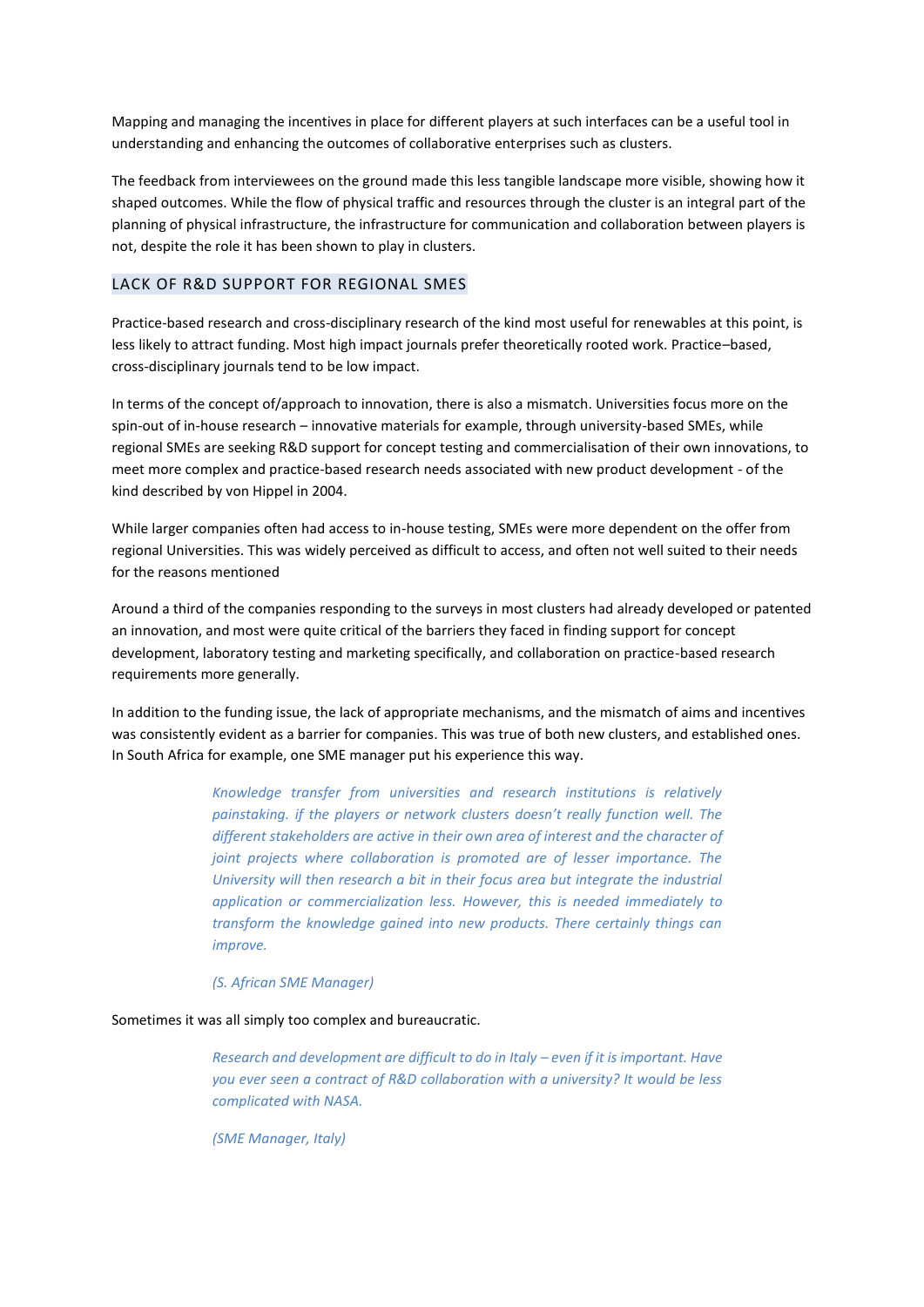This was also the case in established and well-resources clusters, such as California, highlighting the same mismatch of aims and incentives.

> *The University of XX has recently become the host for the XX Collaborative. The idea is that it'll act as a sort of bridge between academic researchers, the public, and industry, and policymakers….and then we are supposed to also be looking in terms of the economics of commercialization and other things like this. And what really jumped out is – there is a really big gap between what research is, and what companies are thinking, and policymakers are funding. And the coordination is very poor.*

*(Univ. Energy Professor, California.)*

Funding for key elements such as concept development and commercialisation were a particular stumbling block raised by both companies and Universities, although some arrangements such as Knowledge Transfer Partnerships were seen as helpful.

Funding for smaller companies was seen as a critical barrier to both innovation and project development. As one Portuguese manager put it :-

> *The banks leave SMEs completely out in the rain, without loans, without financing…It cannot be that the European Union, the Central European Bank, lends a lot of money to Portuguese banks (and very cheaply), and afterwards nothing gets to SMEs.*

#### *(SME manager, Portugal)*

In many ways this replicates the problems in North Sea oil and gas clusters identified in an earlier study (Ure et al 2007). Here the failure to recognize the financial vulnerability of SMEs in early phases of cost-cutting led to the loss of many research-active companies with specialist knowledge. This subsequently undermined the ability of the cluster to compete on the basis of innovation, and then required new measures to better support the survival and integration of such SMEs.

The renewable sector might benefit from taking account of the strategies developed by oil and gas cluster to address some of these very recurrent barriers.

## LACK OF RELEVANT SKILLS AND TRAINING

Companies decried the lack of relevant skills and training in this rapidly emerging industry, and where this was seen as actively holding back development at every level. While this might have been expected in new clusters in rural areas, it was also evident in mature industrial clusters with world-class Universities.

This was clearly a new discipline, with increasing demand for both basic technical skills for installation and at a more strategic level. Even where there were people with scientific expertise, this was not translated into the kind of courses urgently needed for companies installing new products to take advantage of the market demand.

What training did exist was perceived by managers as superficial in many cases, and not geared to the real needs of an emerging market. Research, development and training needs on the ground were slow to be identified or responded to by universities, and the cost of course development often required the assurance of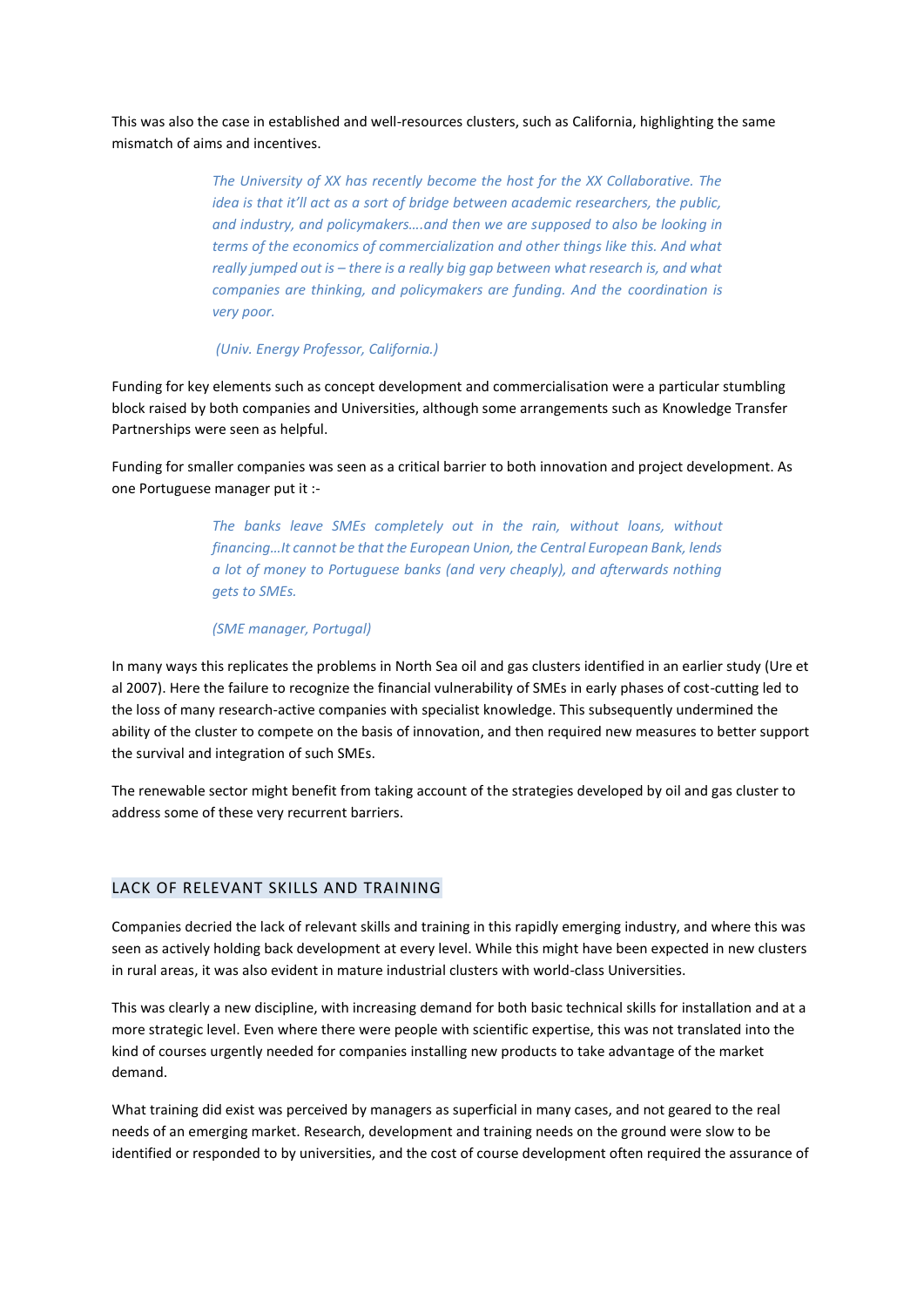uptake to cover development costs. In practice, this resulted in a lack of relevant training courses, except where a large company was able to pay for a significant number of places for employees.

For smaller companies with limited resources, and limited influence on policy, the competition for skilled workers at a professional and a practical level also put them at a significant disadvantage. As a result, this was widely seen as holding back the speed of company and cluster development in an expanding market.

There was little evidence of pro-active alignment of interests or incentives between the main actors in the helix to support outcomes for the cluster as a whole. This laissez-faire approach came at considerable cost.

## LOOKING ACROSS CLUSTERS

It is generally assumed, and often proclaimed by universities, that Universities contribute significantly to the economy through research, innovation and professional development.

> *University collaboration with businesses and the wider community (activity known as 'knowledge exchange') plays an important part in improving the UK's economic growth and productivity, and in the success of our public services, Universities also help to ensure that the UK remains competitive in the global market by supporting greater business innovation and export-led, knowledge-intensive growth*

*(The Economic Role of Universities, Universities UK, 2015)*



Yet the narrative presented by companies painted a very different picture.

#### **Fig. 4 Ratings of communication with universities by companies was often very poor.**

The vision of collaboration and value creation commonly associated with clusters, and the role of universities in supporting them, has often been just that – a vision never translated into practice.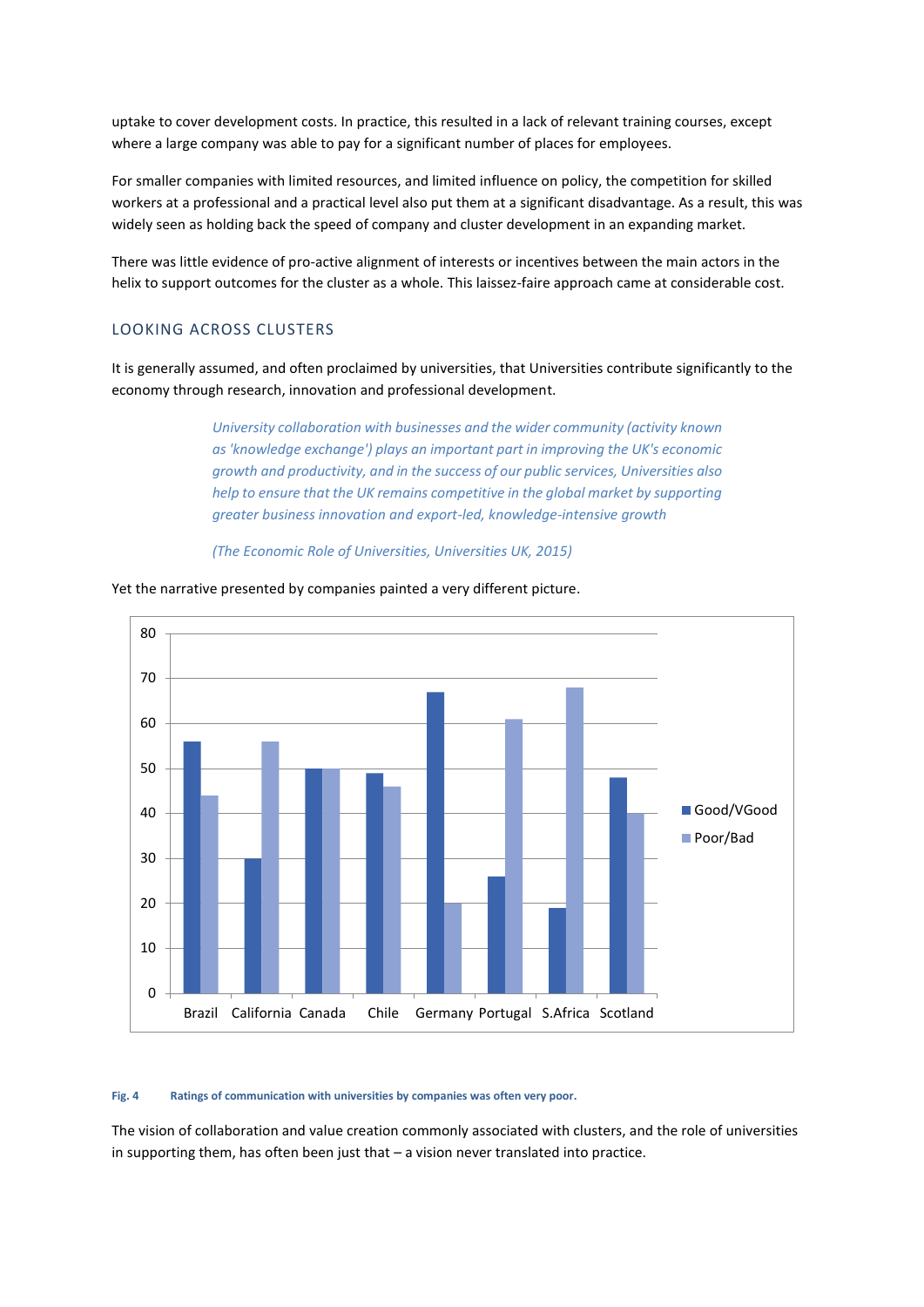Changes in the incentives offered to universities could have made a very significant difference to the ability of regional companies to develop and market innovation, to roll out innovative projects, and to access training.

# **IMPLICATIONS FOR POLICY**

To cut risk and add value in the cluster, University actors need incentives to better match the requirements of other actors in terms of research, training and support for innovation. Policy makers are in a position to shape outcomes by incentivizing Universities in the following areas in particular.

## **Research & Training**

- To carry out more collaborative, practice based, cross disciplinary research with local companies to provide early foresight of problems and opportunities on the ground
- To disseminate this to policymakers and managers with greater speed
- To use this research to inform relevant training in time to meet the needs of the sector

#### **Innovation**

• To provide easier access and greater support for local SMEs seeking expertise, lab testing facilities and assistance to commercialise potential innovations.

Government should arguably take a more active role in creating the incentives for universities to align their offer with the needs of companies and of policymakers.

# **3 GOVERNMENT INTERFACE: POLICY BARRIERS**

Companies across these very different regions highlighted a range of problems. Policy was consistently perceived as inconsistent, uncoordinated, poorly informed and poorly implemented.

| Lack of Continuity and<br>Coordination in policy | • policy was short term, making it hard for companies to<br>plan for or sustain innovation<br>• policy was not coordinated across regions, sectors or<br>ministries creating operational barriers and delays |  |
|--------------------------------------------------|--------------------------------------------------------------------------------------------------------------------------------------------------------------------------------------------------------------|--|
|                                                  |                                                                                                                                                                                                              |  |
| Poorly informed policy with<br>critical gaps     | • lack of research and representation of actors on the<br>ground created gaps, delays and distortion                                                                                                         |  |
|                                                  | • policy in key areas (skills, funding, innovation) was slow to<br>identify emerging needs of key players such as SMEs.                                                                                      |  |
|                                                  | • lack of policy or strategy to support collaboration<br>between players limited positive externalities                                                                                                      |  |
|                                                  |                                                                                                                                                                                                              |  |
| Poorly implemented Policy                        | • poorly implemented policies often created an uneven<br>playing field, through bureaucratic complexity/delay, or<br>limited access to funding and to permits for some players<br>more than others           |  |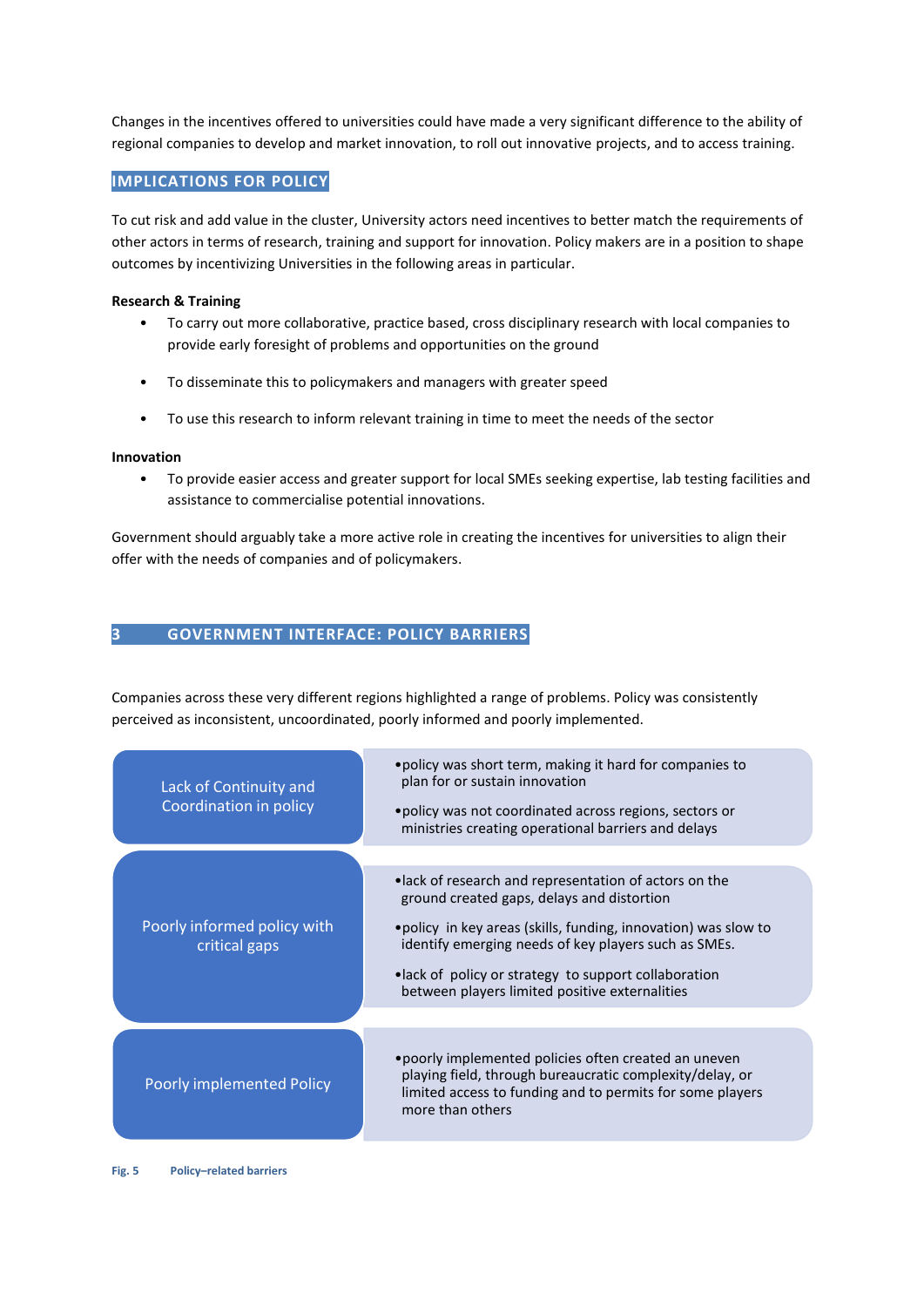# POLICY THAT IS INCONSISTENT AND UNCOORDINATED

#### INCONSISTENCY

*When the government changes, the energy plan changes, which is an absurdity*

#### *(Italian SME manager)*

Policy was typically seen as short term and unpredictable, with sudden political turnarounds that made it impossible for smaller players to plan or sustain either innovation, or long-term projects requiring investment. Given that most of the companies in green clusters are SMEs, and that many of these are research-active, this acts as a major barrier to Innovation, and to the generation of the benefits clusters are intended to bring to the region through employment and investment.

This was compounded by the lack of long-term stability in funding policy as governments changed. This naturally put smaller companies with limited research funding more at risk, as well as discouraging investment.

## LACK OF COORDINATION

*Obviously, you can't get to a position where you build a PV plant, and you are ready to go, and the grid connections are late or haven't been built!* 

*(SME Manager, South Africa)*

#### **Policies**

Policies in place were often not coordinated across regions, or across Ministries, making large-scale projects particularly prone to delay, and additional cost and risk. As one US manager put it "you have to deal with local authorities, with regional authorities, with the state, with the federal government, with the tax authorities…everybody is doing it differently".

While at the top level, policy statements lauded the need to support the development of renewable energy, poor coordination of renewable energy policies in practice often defeated that purpose. New renewable infrastructure, and administrative new processes were developed by national and regional governments with different priorities, and across Ministries with very different remits, policies and modus operandii.

Companies in some regions were unable to access the relevant document or permits without costly delays, and in many cases, projects were abandoned because the necessary administrative or infrastructure was not yet in place.

In countries such as South Africa, in the very early stages, this was a very real issue for managers. Some key policies were simply absent, or developed in the aftermath of major crises, as for example, in the lack of access to skills and professional development typically hindering company and cluster development.

#### **Bureaucratic Processes**

The same lack of coordination was evident in the processes companies were required to go through to obtain the requisite permits and certificates to install renewable products or take forward renewable projects. There was little or no coordination across Ministries and organisations in the administration of these requirements. The resulting bureaucratic complexity was one of the biggest obstacles companies reported– creating unnecessary delays and costs. Typically bureaucracy impacted SMEs in particular – not just in terms of delays and costs, but because they did not have the staff to devote to the administrative challenges required to apply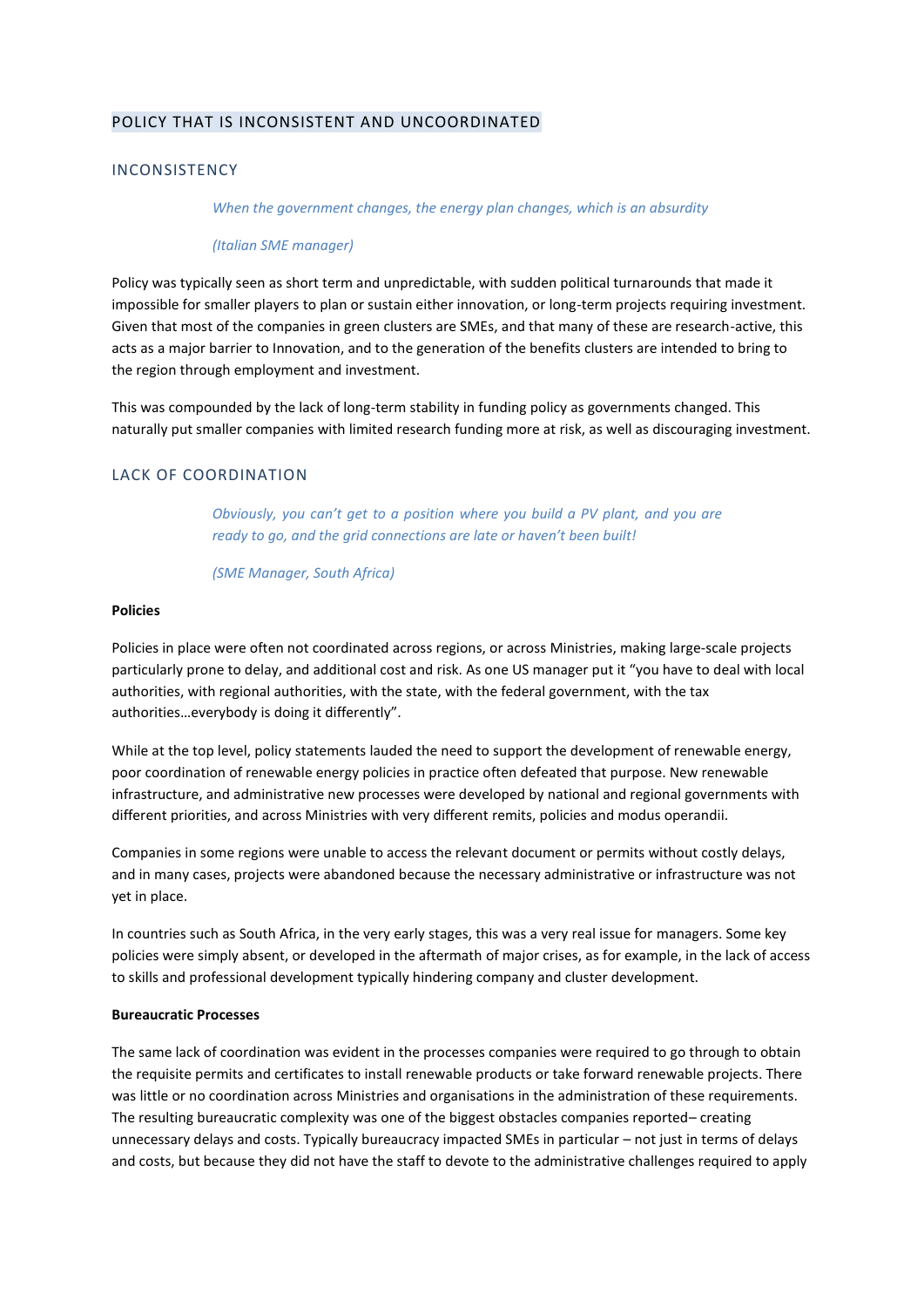for funding for new projects, or to initiate projects requiring permits and agreements across different jurisdictions.

## POLICY THAT IS POORLY INFORMED

Larger companies and established lobbies for oil and gas were perceived as having greater representation and greater influence on policy. SME managers felt they had no real voice in shaping policy – despite being the bedrock of the cluster, and the vehicle for regional benefits in terms of jobs, skills, innovation and niche knowledge. This led to critical gaps in policy, particularly since the needs of SMEs were very different from those of larger organisations.

This asymmetry also meant policymakers missed early warning of problems, opportunities and implementation problems. (It is in this context that collaborative research with companies on the ground could have provided additional input).

## INEQUITIES IN ACCESS TO /INFLUENCE ON POLICY MAKING

Many companies felt they lacked meaningful opportunities to (a) communicate concerns, and (b) have them taken account of in the decision-making process.

> *They (policymakers) are not very interested in our arguments. With government organisations the experience has been negative, in the sense of difficult, very difficult. There is a lack of dialogue in areas of mutual interest (between SMEs and policymakers) to speak about what people think.*

*(Interview A/6, SME, Portugal)*

Large established players were seen as having overwhelming access and influence in shaping policy

*The big electricity providers … regard us as disrupting their business, and the nuclear energy lobby has been able to make their case and is doing that again. … That's a well-rehearsed argument, and we've got to make our case against it ourselves.* 

#### *Interview 8, Regional Collaborative, Canada*

This perception of an uneven playing field, where some players shaped policy more than others, went beyond the cluster to the wider context of the energy industry. As one Canadian company manager put it "the biggest barrier in Alberta is the fact that the provincial government subsidizes the fossil fuels industry, but they don't do the same, or offer similar support for renewables."

Stiglitz (2012) and Piketty (2013) point to the economic disadvantages of inequality, with the implication that there is a need for more government involvement to provide an even playing field for market forces to come into play. Economists such as Ketels (2012) and economic sociologists such as Scott (2011) flag the need for government to take a proactive role in ensuring this if the market is to operate fairly and efficiently.

The infrastructure in place (both real and digital) also presented individual actors with opportunities and incentives to create value for themselves at the expense of the cluster, as we saw in the Portuguese case, and others, such as this one in Spain.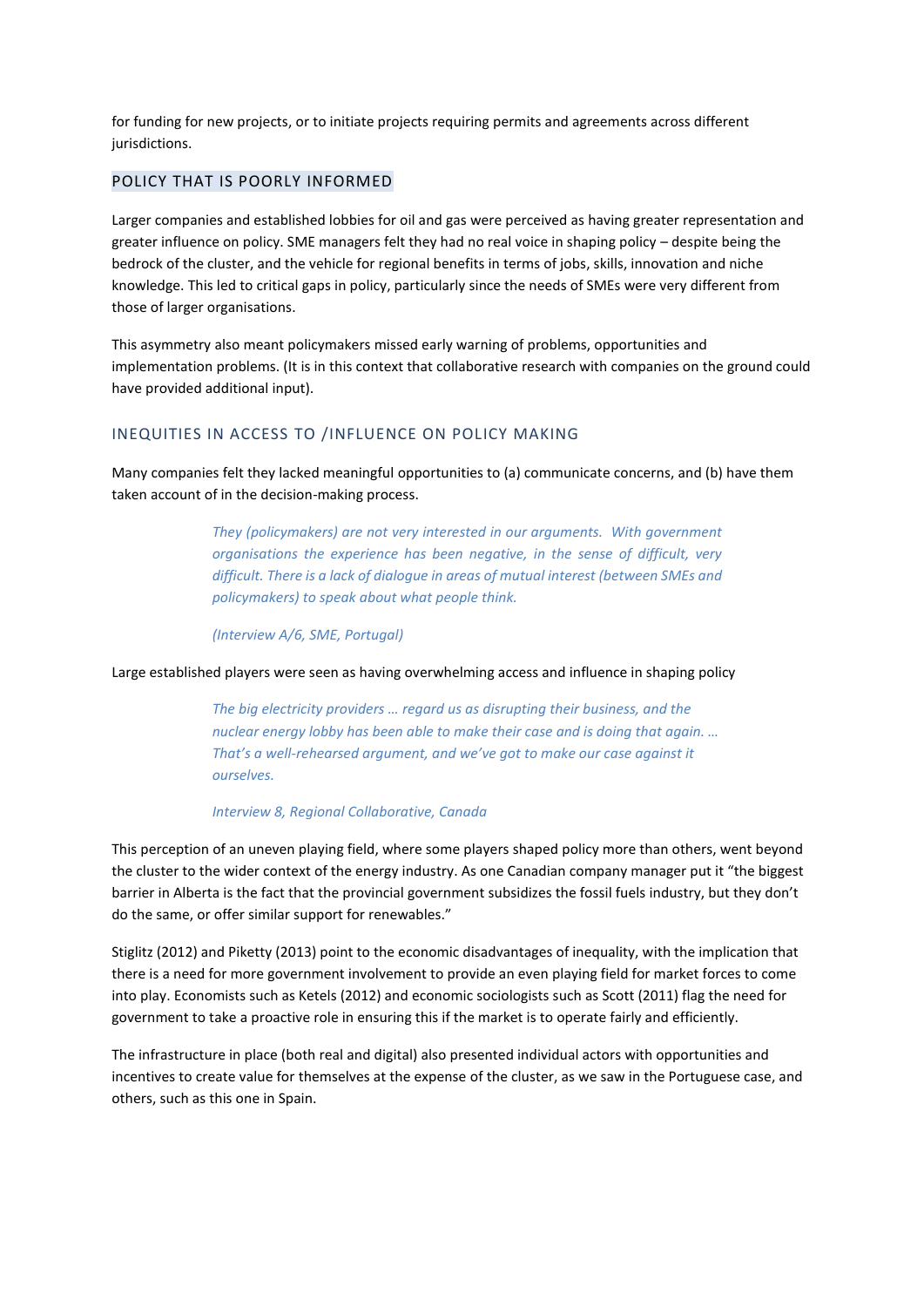*The main problem is that the electric companies who authorize you to connect your installation to the national net are private companies. Company X, Company Y* - *all of them have their own engineering companies - who are focused – their main businesses are focused also on installation. ... So, they are our main competitors, and they are doing their own business. So, they keep the information of the net for themselves. … So, I think it's not fair. The electric company must be a public company. And then in that way it was an equal opportunity for everyone. But this way they are private, and they are doing also this, not legal competence, I think, and you have to pass through their barrier to get your installation running.* 

#### *(Large company, Spain)*

For the market and the cluster to function as intended, respondents clearly felt government should be more pro-active in ensuring an even playing field in terms of representation and influence at the policy table. The evidence of other studies suggests that greater access to feedback from different actors allows policy to respond to changing realities on the ground.

# POLICY THAT IS POORLY IMPLEMENTED

Even where policy was developed around the needs expressed the ground, it was often blunted or distorted by poor implementation. The bureaucracy associated with administration of permits was a case in point. Feedback on the implementation of policy on the ground is crucial if a cluster is to

- take advantage of market demand
- ensure implementation does not have undesirable consequences for some actors.
- remove unnecessary barriers to growth or competitiveness



# LOOKING ACROSS CLUSTERS

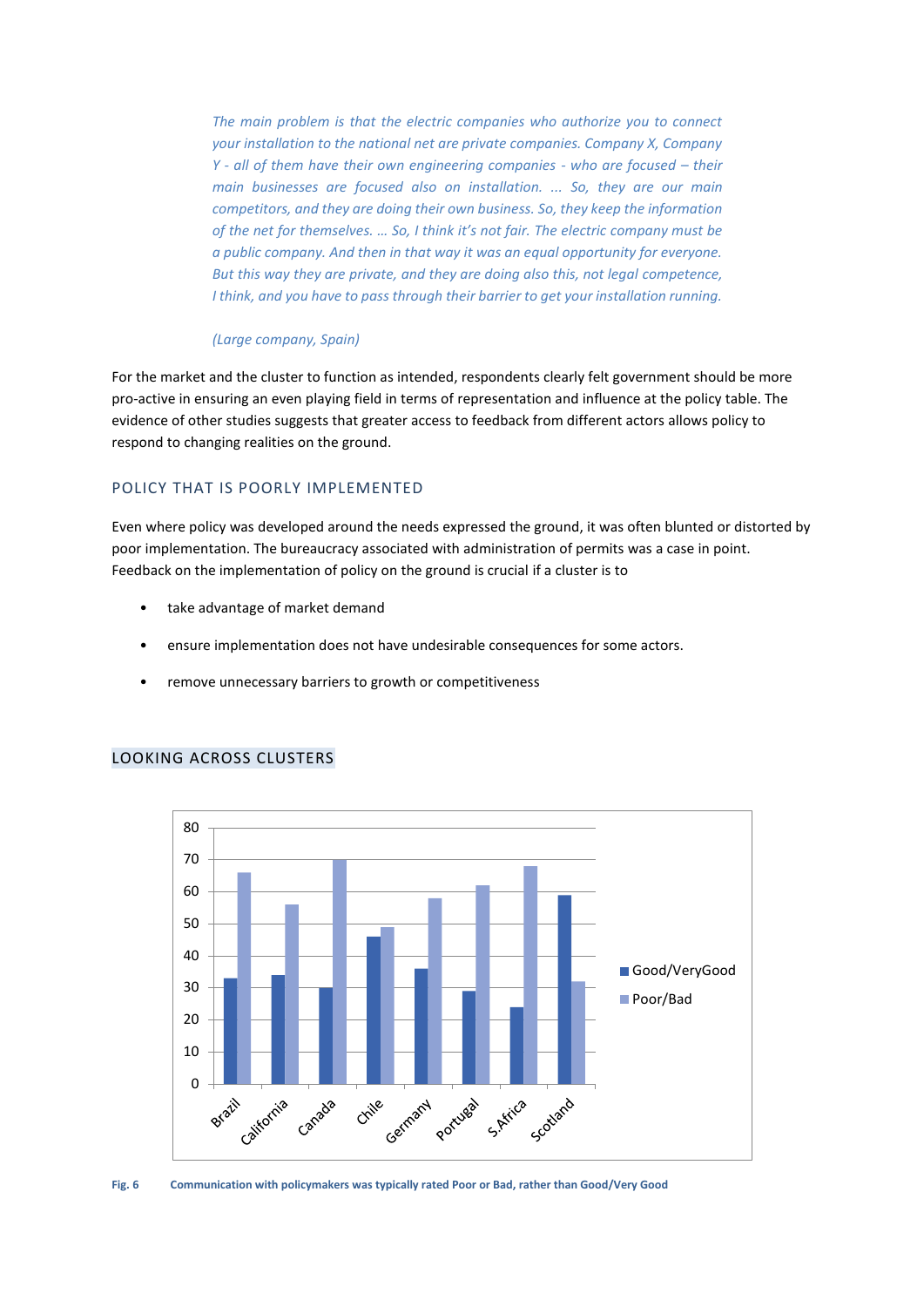The interview quotes (translated in some cases) provide a rich seam of evidence, validated at scale by surveys

| <b>CALIFORNIA</b> | Policy makers are not interested to talk to small companies. They just talk to companies<br>which have deep pockets, and they want to have some donations before they do any<br>decision. (SME)                                                                                                                                                                        |
|-------------------|------------------------------------------------------------------------------------------------------------------------------------------------------------------------------------------------------------------------------------------------------------------------------------------------------------------------------------------------------------------------|
|                   | Policy makers seem to listen a little bit more to the big guys, and utilities of course. Some of<br>the larger players in the solar industry resisted us and didn't want a German style FiT. The<br>big players have rolled into the dominant position in the market, so they do not necessarily<br>want to see all these new competitors coming into the market (SME) |
| PORTUGAL          | Of course, we are disadvantaged government always gives preference to the big<br>companies. If someone here is running a small company with 10 or 20 people, the support<br>is zero  Everything that's big automatically receives support. Everything that's small<br>automatically does not get support - this is the basic policy. (SME)                             |
|                   | The biggest companies have very strong links with government or certain parties. They are<br>big families<br>(Economic Dev. Assoc.)                                                                                                                                                                                                                                    |
| <b>CHILE</b>      | I don't think they do take them into account, because obviously there are no policies (to<br>support SMEs) so there is little chance that they will meet the needs of my company. (SME)                                                                                                                                                                                |
| <b>BRAZIL</b>     | They need to establish mechanisms to facilitate and develop the life of small and medium<br>enterprises, because people are facing many difficulties (SME)                                                                                                                                                                                                             |
| S. AFRICA         | The industries are not asked for their opinion, otherwise there would not be such<br>objectives like the installation of 1 million units by 2013. Obviously, the industry could have<br>told them earlier that is not realistic. (SME)                                                                                                                                 |

Apart from failing to meet the needs of the SMEs that create value for the region, this gap in feedback also deprived policymakers of information about emerging threats and opportunities on the ground. It also meant the system was widely perceived as creating benefits for individual players at the expense of others. This was to the detriment of the cluster as a whole, and to the host region.

# **IMPLICATIONS FOR POLICY**

The creation of an even playing field is arguably essential if the different actors are to benefit from co-location. The free-market approach espoused in some of the clusters does not mean that governments should take no role in ensuring communication and collaboration infrastructure is designed and managed - much as the physical infrastructure is.

Not only can these recurring barriers be mapped and managed, but it is important that they are, if clusters are to achieve their goals, and avoid unnecessary cost and risk.

# REUSE RATHER THAN REINVENTION

Many of the strategies for achieving this have already evolved in other sectors/clusters and could be shared rather than reinvented. Oil and gas clusters have dealt with many of the same issues. One example is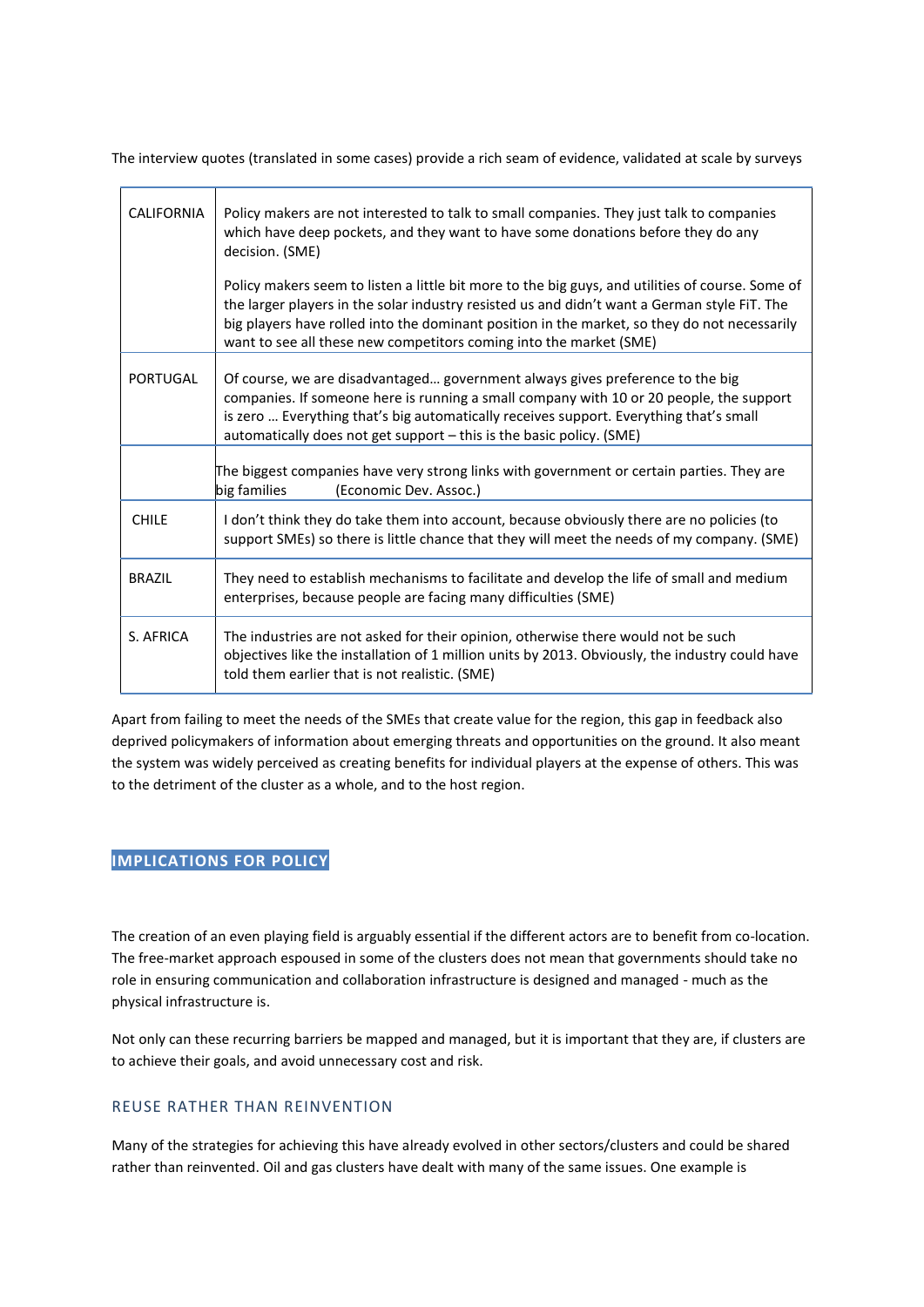embodied in the Pilot Supply Chain Project. This project in the North Sea Oil and Gas Cluster compensated for the loss of innovative SMEs by providing better representation and support, including Fair Payment Practices, Share Fairs. This turned the situation around and allowed the cluster to compete in terms of innovation as the sector transitioned from cost reduction strategies.

Key implications from both this study and earlier work with oil and gas clusters include:

- more equitable and meaningful representation of SMEs at an executive level where and when regional and national policy is decided
- better access to funding for concept development, testing and commercialization for SME innovation
- mitigation of excessive cost and risk for SMEs in areas such as poor payment practices
- more streamlined and coordinated administrative processes to reduce bureaucratic delays/costs
- incentives for universities to carry out more practice-based research with companies in the field to identify and disseminate emerging risks, opportunities and requirements on the ground
- incentives for universities to respond more effectively and rapidly to emerging training needs



# **4 BUSINESS TO BUSINESS INTERFACE : CREATING SHARED VALUE**

#### **Fig. 7 Rating communication with other companies**

Interaction with other business quite positively viewed across clusters (Fig. 7) however it should be acknowledged that most companies are referring to the many other companies already in their immediate supply chain, with whom they already have established working relationships.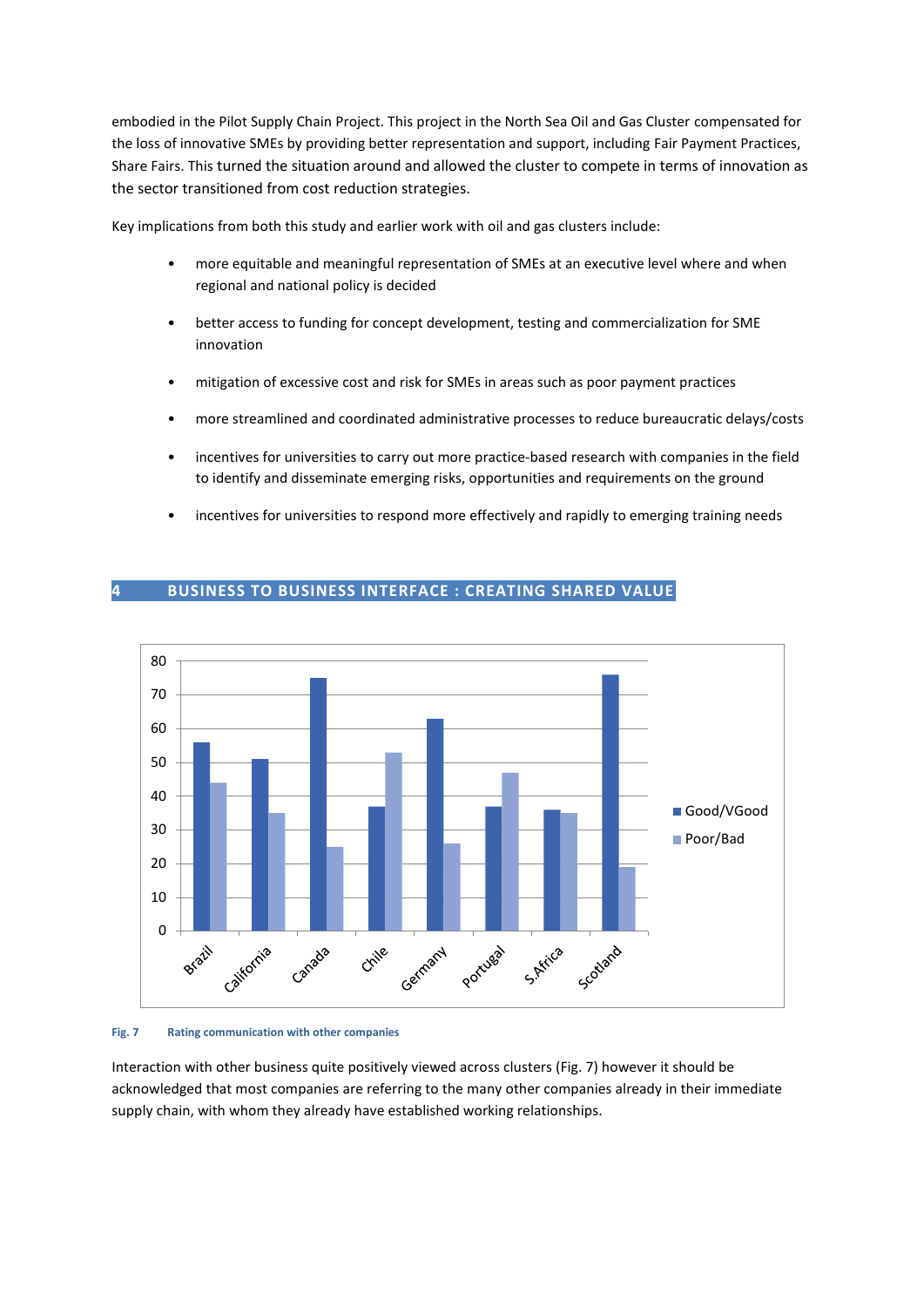#### CREATING LINKS AND STRATEGIC ALIGNMENTS

It is also clear from the interviews, and from the comments included in the surveys, that smaller companies often expressed an interest in more communication and more collaboration with larger companies, and in some cases, with companies in other clusters, for mutual benefit.

The Californian cluster was unusual in the extent to which they used Associations as a means of networking in this way.

> *The most successful strategy is partnering with [industry associations] and contributing as a part of [them]...SunPower, BP, First Solar and Sun Edison established players in the US-you could work with them through these industry associations. (SME, California)*

Companies in the nascent Chilean cluster were also seeking to use Associations and other business networks as a means of learning from other regions abroad

> *One of the objectives of the Centre for Renewable Energies is precisely to form all these international networks, with other centres like that. I mean, it is fundamental to maintain all these institutional relations to exchange experience. (SME, Chile)*

They also pointed to this as a means of supporting technology transfer to enhance the sophistication of firms, and the competitiveness of products. They appeared to be drawing on the experiences of established companies from the mining, engineering and hydropower sectors which were well networked and internationally focused. The perceptions of business dynamics in Chile, in California and in Chile were qualitatively different from other clusters in a number of regards.

In California for example, Associations took a role in facilitating strategic alliancing across a wide range of stakeholders. This was perceived as contributing to the competitiveness of the regional market, and reflected a broader view of the dynamics in play than most other clusters..

> *I think the key here is to understand that companies are not competing among themselves, but rather, they are on the same side. And so the developers - all the engineering companies, all the generating companies – shouldn't be afraid of being united in an Association such as this, and to work with the government, work with the authorities, to achieve the big objectives which are the modification of the regulations.*

#### *(EconDev.Assoc/ ChCommerce, California)*

This approach may stem from a different business culture. When asked about the factors that had supported the development of their respective clusters, the responses in California, and in Canada showed a quite distinct construction of the driving forces, with more emphasis on the unique business and entrepreneurial culture as a factor. It suggested a greater awareness of the potential of the value of facilitating strategic alliancing as a strategy for creating shared value.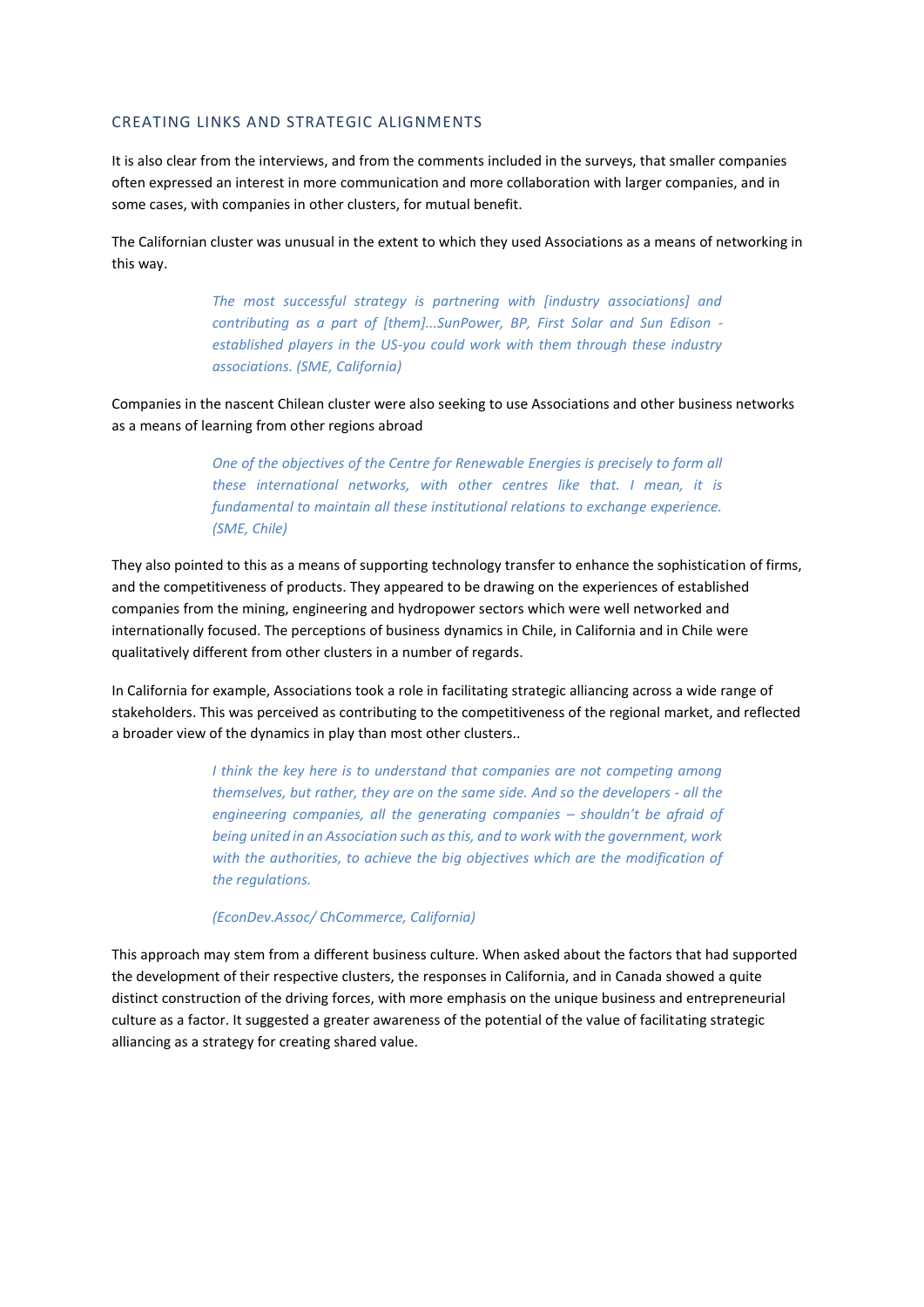# **IMPLICATIONS FOR POLICY**

Although this strand of the wider research has focused on barriers, the interviews and the surveys showed that there were also opportunities to share a range of effective strategies from other clusters. Examples already mentioned include the provision of opportunities for companies to create alliances with other companies and organisations.

- In the home cluster e.g.
	- Share Fairs
	- Buddying renewable SMEs with larger energy companies
- In other clusters e.g.
	- using Associations as a means of making more international connections
	- using University-based research networks across clusters

# • **RECURRING COMMUNICATION AND COLLABORATION BARRIERS**

The cluster concept was originally based on the benefits evident from collaboration across a growing community of regional artisans in the Italian leather industry. Here companies shared long-standing channels of communication and collaboration and had incentives to share resources to advantage. These reciprocal ties are absent from many modern clusters, and the incentives in place often mitigated against this kind of collaboration.

The pattern of results in each cluster highlighted the interface between policymakers and businesses as particularly problematic, with university interactions with SMEs typically a close second, and the business-tobusiness interface much more positively rated.



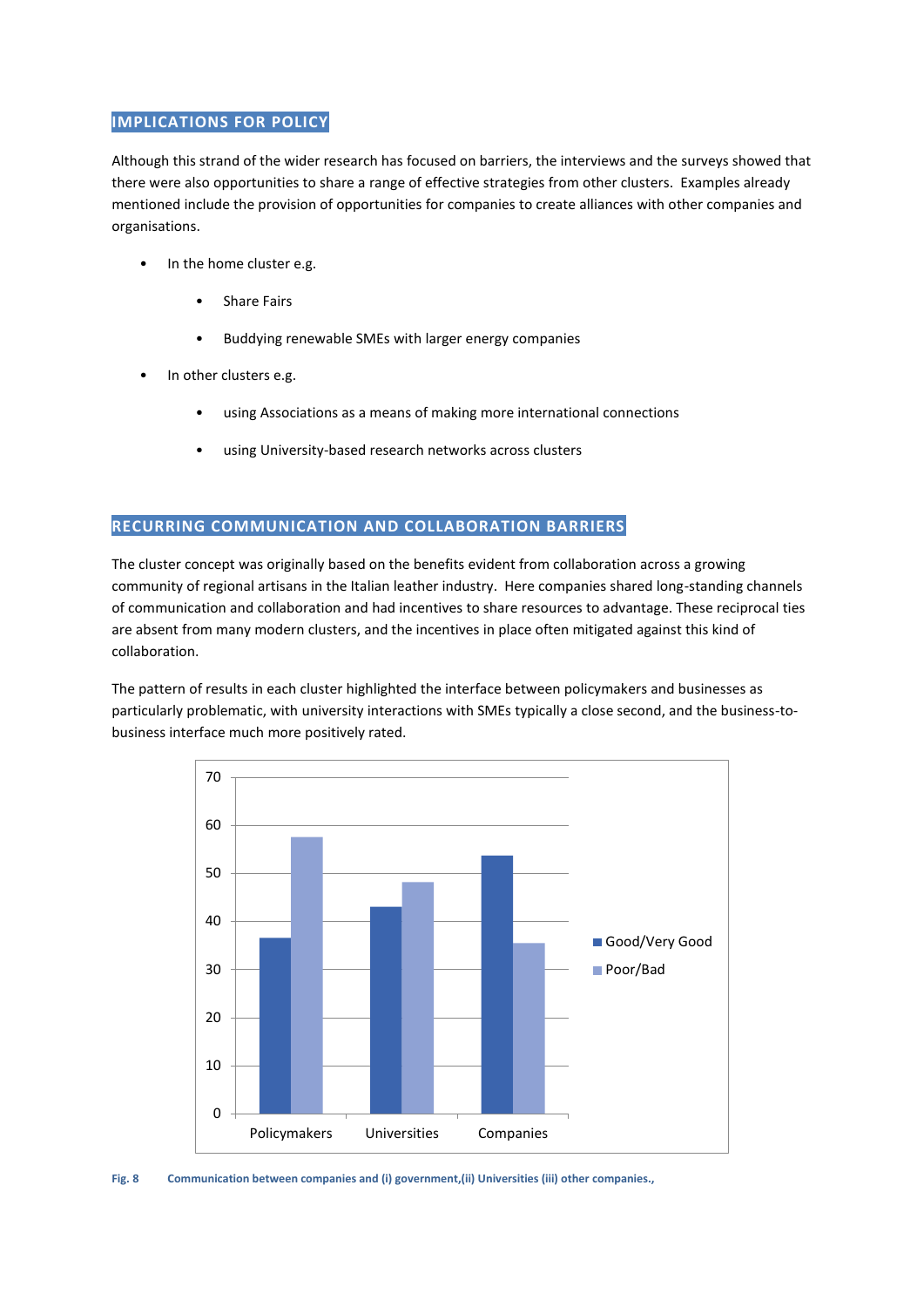Asked in a separate question what changes would most improve the development of the cluster, the same pattern of issues was evident. If we zoom in further (Fig. 9), to look at perceptions within one of the individual clusters, in California, and ask managers what would most improve the situation in the cluster, the quotes are very revealing.



#### **Fig.9 Views on improving collaboration among Californian SMEs. (Created by Rolletschke R. 2010)**

The need for improved collaboration with policymakers was seen as crucial by 74.6 % of survey respondents, with collaboration with Universities and R&D institutes was rated as much less of an issue. There was also interesting variation in terms of distance from the centre, in that smaller clusters reported a greater sense of being side-lined. Those located further from the legislative centre felt less well represented – whether on the periphery of the main cluster in the Valley in California, in the regional sites in Canada far from national government, or in the emerging cluster in Chile far North of the seat of government in Chile.

Recent clusters are now often created in underdeveloped areas, as with the case of the Alentejo case in Portugal [Ure and Jaegersberg, 2015], where established channels of communication and collaboration had not yet evolved. While it would be unthinkable to develop a new cluster without giving some thought to the flow of people and materials to and from the area, the flow of knowledge and information between cluster actors is typically not planned, monitored or managed. The results underline the pressing need to map and manage this less tangible infrastructure to better leverage this.

# MAPPING AND MANAGING THE FLOW OF KNOWLEDGE, INFLUENCE AND RESOURCES

The infrastructure shaping the ebb and flow of information and influence between connected players is both mappable and manageable, and could be harnessed to advantage, as social media platforms clearly do. Yet SMES overwhelmingly felt they were under-represented in these networks, except weakly, by Associations, and that their knowledge and requirements were therefore also largely ignored. This was a disadvantage for both companies and the cluster.

There was not only a failure to benefit from shared knowledge, skills and resources, but often extant historical or economic alliances between more powerful actors created a very uneven playing field for SMEs. This created value for individual organisations, rather than for the cluster or the host region.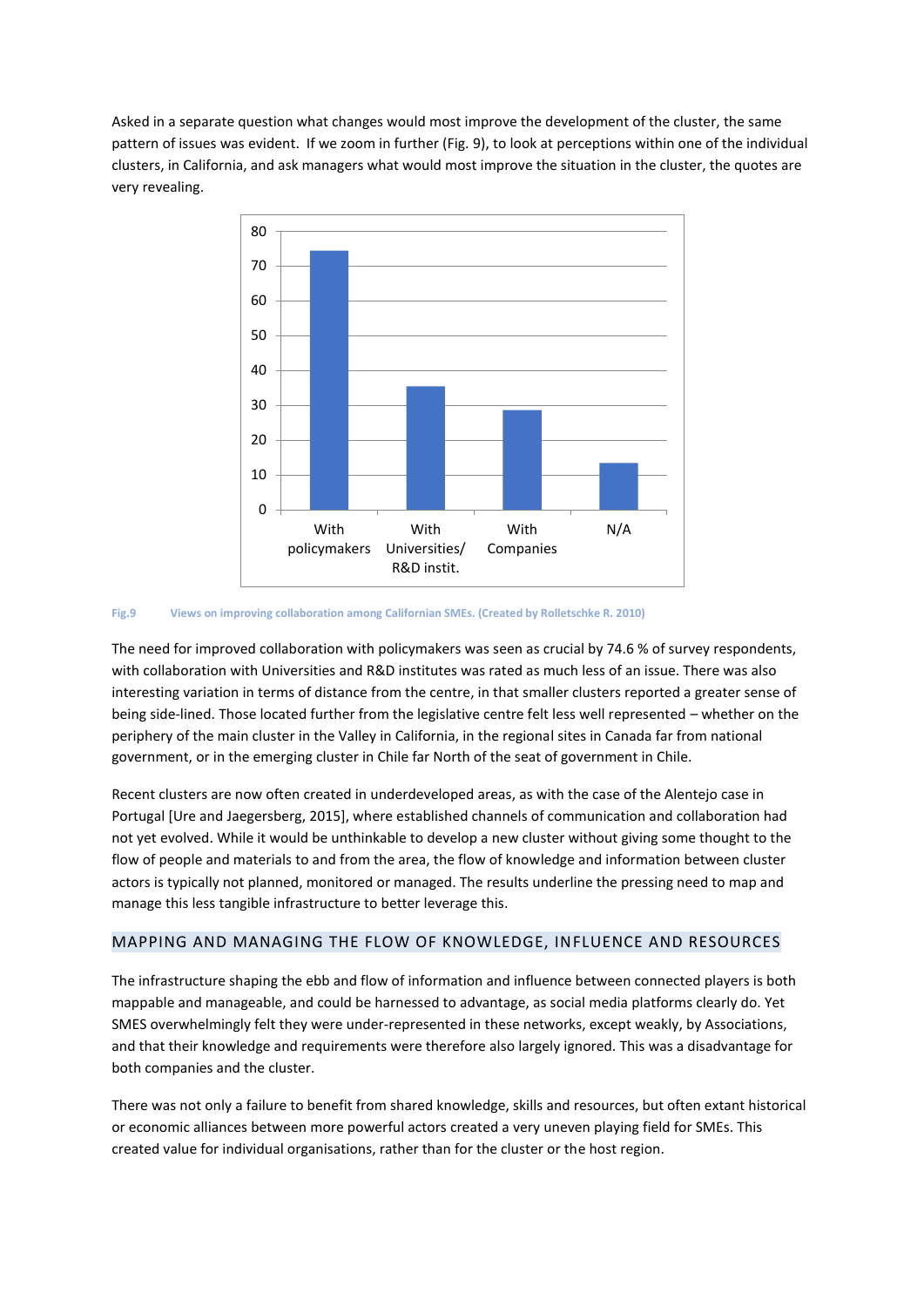Large players were seen as more likely to be shaping the policy agenda in early-stage clusters in rural regions, such as the Alentejo case we looked at in Portugal, and in the emerging hubs in South Africa. Yet it was also evident in mature clusters such as Germany.

> *The big electricity providers … regard us as disrupting their business, and the nuclear energy lobby has been able to make their case and is doing that again. … That's a well-rehearsed argument, and we've got to make our case against it ourselves.*

#### *(EconDev.Assoc. /Ch Commerce, Germany)*

Another example from Brazil, where Petrobras controlled most of the oil and gas drilling and Eletrobras held most of the hydropower, nuclear and wind power companies, managers of smaller companies perceived this as a virtual monopoly that inevitably influenced the way renewables evolved as part of the matrix. Sometimes these asymmetries were embodied in digital networks also.

## INEQUITIES EMBODIED IN DIGITAL INFRASTRUCTURE

The web-based portals which mediated the transaction of permits, registrations and accreditation in Portugal provided an example of how software can also embody or even extend the impact of those differences. The administrative portal used in the Portuguese case to manage registrations and other services was managed by one of the larger incumbents and was viewed by SMEs as unfairly limiting their access, and facilitating that of the incumbent. This was seen as distorting the free play of the market, as well as the ability of smaller players to compete in their offer to the pool of customers in the region.

> *If all companies had equal access there would be competition based on technologies and sales and not a question of who has the best access.*

*(SME, Portugal)*

The risk that the increasingly digital channels of communication between players could benefit some actors at the expense of others is beginning to be recognized in a range of contexts.

#### CREATING VALUE FOR INDIVIDUALS AT THE EXPENSE OF THE CLUSTER

A recent call for research information to support the development of cluster policy in the US pointed out the need for a coordinated strategy to ensure this disbursement of public funds benefits the cluster, and the region, rather than individual constituents.

> *Cluster policy is NOT about interventions that enhance the private profitability of firms in a given location in ways that are not related to their level of productivity or innovation. For private profitability to align with the economic performance of a region, it needs to be based on strong productivity, rather than market*  restrictions or subsidies that achieve private profit by shifting value from the *region's consumers and taxpayers to an individual firm.*

*(Harvard Business School Institute for Strategy and Competitiveness. (2010)*

The design of communication and collaboration infrastructure is thus critical to the equitable sharing of dispersed knowledge, skills and resources within the cluster, and to the creation of value for the cluster as a whole.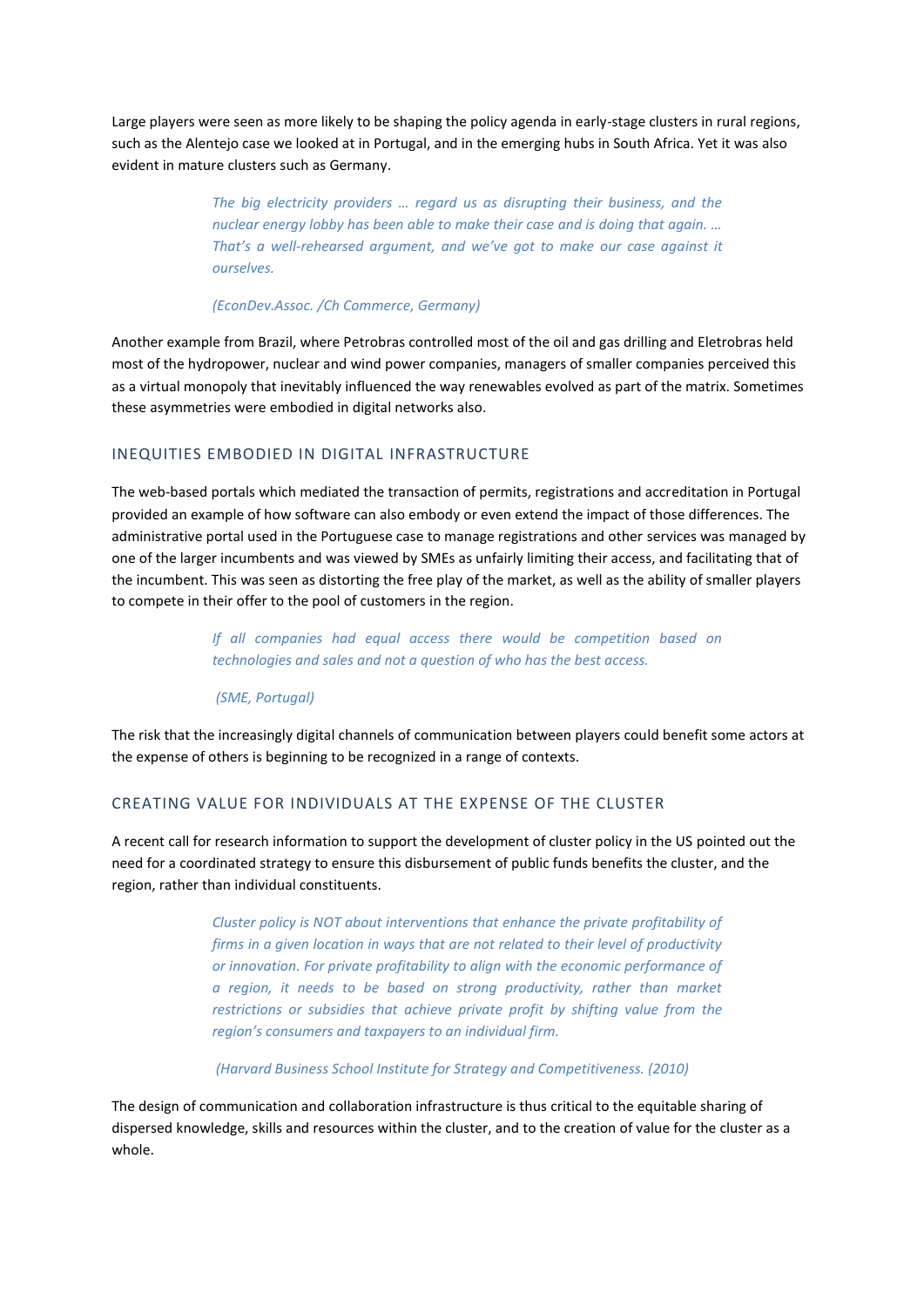A recent study by Edwards (2007) highlights the implications of different choices in the design of both physical and digital communication infrastructure.

> *Across virtually every type and class of emergent infrastructure we can identify provisional "winners" and "losers" — those whose positions, programs, work experiences, or general qualities of life are enhanced (or conversely, challenged and undermined) by the developing infrastructure. Clear examples can be found in the nineteenth–century towns through which rail lines did and didn't pass, the former rising to prominence in the reorganized economic geography of the American West, the latter fading to shadowy reminders of past importance.*

#### *(Edwards et al 2007)*

This is not a new problem, and arguably it is the problem of all large agglomerations of disparate entities. Democracy, after all, was one of the first mechanisms at scale to harness the power of disparate knowledge for collective benefit both politically and economically, and widely credited as the basis of security and economic benefits in the ancient Athenian city-state.

As Hayek put it, as far back as 1945 "The problem [of dispersed knowledge] which we meet here is by no means peculiar to economics but arises in connection with nearly all truly social phenomena … and constitutes really the central theoretical problem of all social science where knowledge should be used that is dispersed among many people."

The infrastructure for communication and collaboration in co-located clusters of different kinds need proactive design and management to create value for the cluster and the region. There should be clear mechanisms for knowledge on the ground to be harnessed as a resource in the creation of policy, and the incentives in play should encourage (rather than discourage) the strategic alignment of knowledge and resources.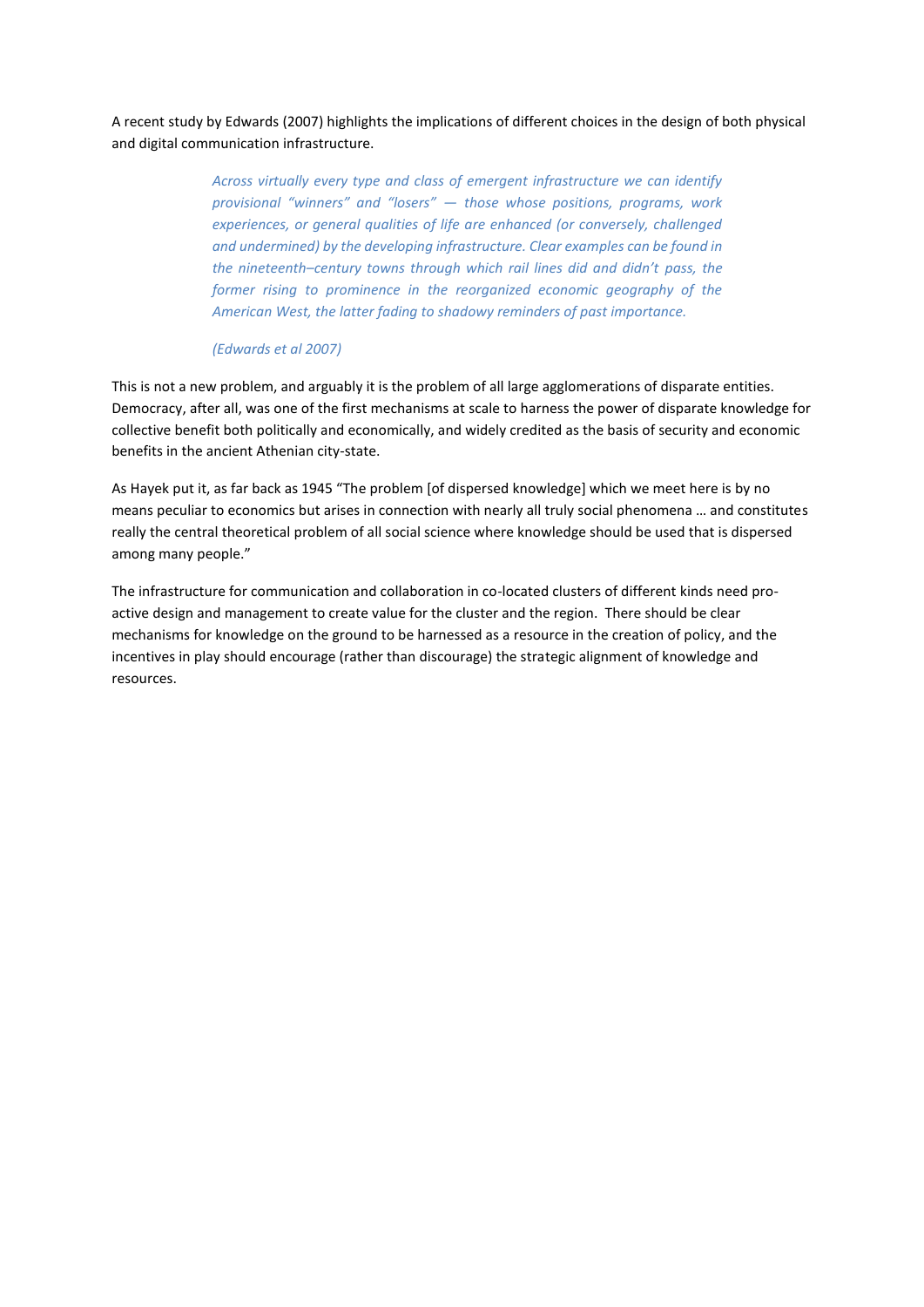**6 SUMMARY: CREATING THE CONDITIONS FOR VALUE CREATION** 



**Fig. 10 Bridging the gaps and activating the circuits.** 

# CONNECTING THE CIRCUITS

The research indicates that without pro-active policy measures to create the right infrastructure for communication and collaboration, co-location will not foster innovation, competitiveness or employment in the host region. To use the analogy of the electric circuit – the energy can only flow if the pieces are correctly connected, without gaps or barriers.

The benefits of designing infrastructure that harnesses what system users now and can do is evident in social media (e.g. Amazon, Facebook). This has created value in ways that are applicable to a wide range of distributed communities online as well as in clusters.

If the intention of clustering is to leverage networked human and technological capital to regional advantage through knowledge externalities, then most of the renewable energy clusters we looked at do not provide the communication or collaboration infrastructure for this to happen. One might argue that in many ways it actually prevents it from happening. If co-location in clusters is intended to facilitate constructive exchange and interaction, the infrastructure in place requires urgent and pro-active redesign.

# CREATING THE CONDITIONS FOR CO-LOCATION TO FACILITATE CO-PRODUCTION

Hundreds of interviewees and thousands of survey respondents were involved in identifying the barriers that recurred across country cluster and were also asked what would make a difference. One of the key elements was the need for more meaningful representation at the policy table.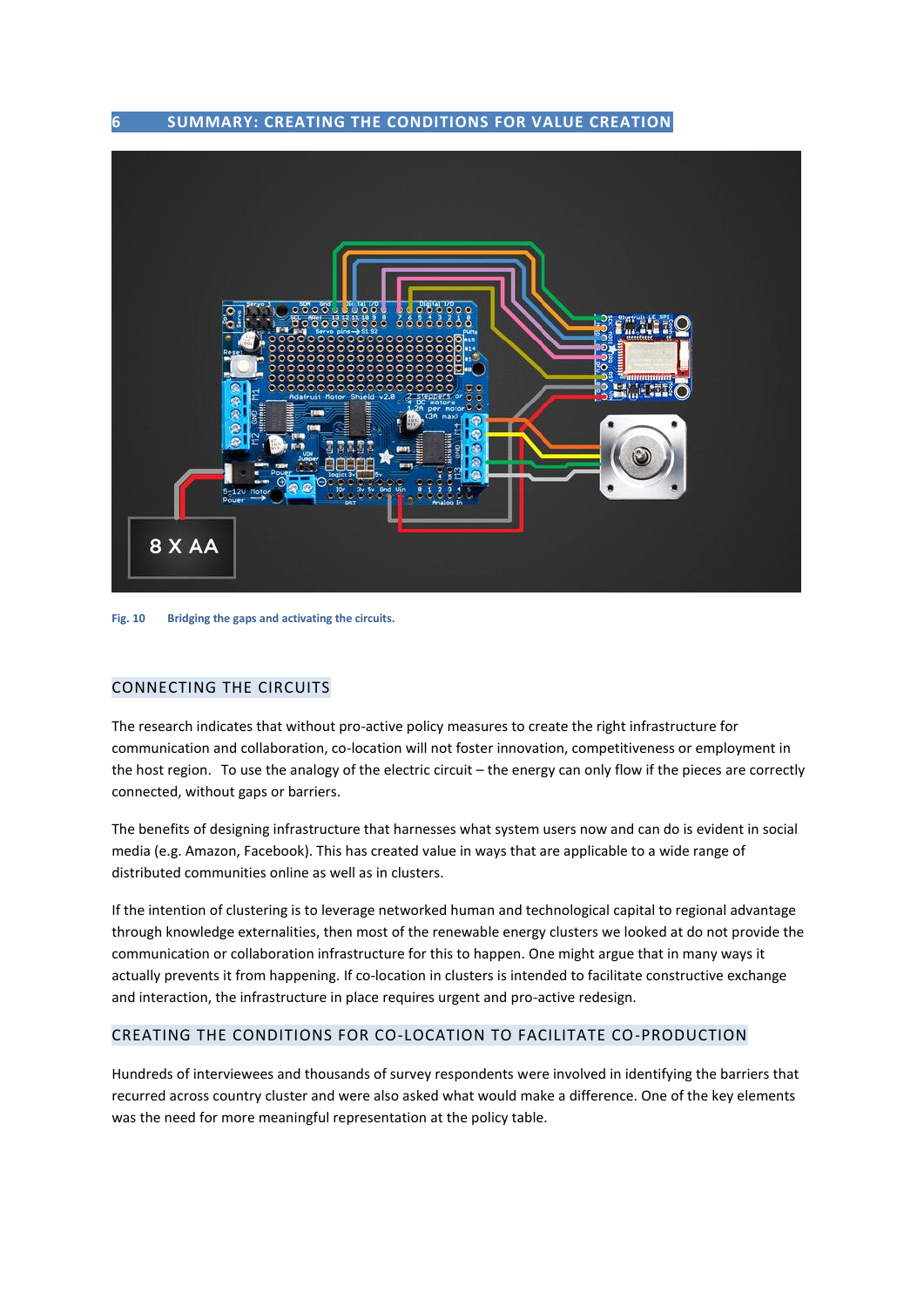# EQUITABLE REPRESENTATION IN POLICY DEVELOPMENT

Assembling actors in a geographical cluster is not sufficient to leverage social, intellectual and organisational capital. The infrastructure must also be there for companies to come together regularly and effectively with policymakers to identify and respond to challenges and opportunities in a timely way.

SMEs were the most consistently under-represented in policy development, in meaningful terms, despite being the vehicles of over 90% of employment and much of the innovation in clusters. Given that clusters are intended to provide a return on investment for host regions, in terms of employment, innovation, infrastructure and investment, the extent to which their needs were poorly served is something of an own goal in policy terms.

This is not a new theme. In 1945, Hayek charged economists with over-emphasising the theoretical and the mathematical and ignoring other sources of knowledge which also impact significantly on economic outcomes – citing in particular the knowledge of those on the ground.

More recently Ober (2010) argues that the key to Athens's economic success lay in how the city-state managed and organized the aggregation and distribution of knowledge among its citizens. He explores the institutional contexts of democratic knowledge management, including the use of social networks for collecting information, publicity for building common knowledge, and open access for lowering transaction costs. He concludes that an ancient Athenian would be shocked at the extent to which modern economies ignore this resource. Sölvell (2015) also points to this issue specifically in relation to clusters, and it has also arisen in a host of other newly digital contexts such as eHealth. Providing better opportunities for actors on the ground to be listened to by policymakers and shapers was seen by companies as critical.

Sometimes lack of responsiveness to sources of feedback on the ground stems from over-reliance on an economic model as the primary source of policy. Schumpeter made this point as far back as 1942, and Mackenzie (2006) highlighted the extent to which this contributed to the Financial Crash. Both criticised economic models for a tendency to emphasise all but a few variables, ignoring a much more complex and dynamic reality.

Nee & Opper provide a fascinating look at the unusual case in China of policy moving away from a standard model to adopt a successful approach that developed on the ground. The paper looks at the emergence of a successful cluster in Shanghai through the collaboration of small entrepreneurial companies in the region, following a model that was very different to the model laid out by the central Chinese government at the time. The study is unusual in that it (a) looks at the emergence of this invisible architecture on the ground, and (b) the impact when central government decided to adopt this approach with remarkably successful consequences for the private sector in China.

The common thread in these studies is that although models are very effective 'black boxes' focusing on particular variables, the real world being modelled is constantly changing. In a fast-moving market, it is arguably more necessary than ever to monitor changes on the ground, complementing the broad brush of macroeconomic strategy with both feedback and research on the ground. This is a fascinating area

## PRACTICE-BASED RESEARCH TO INFORM POLICY AND PRACTICE

Universities could also provide more effective research with users on the ground, as a complementary feedback loop for policy. While pure research (on innovative solar materials for example), clearly plays a critical role in innovation, there was a strongly voiced need for greater focus on practice-based research with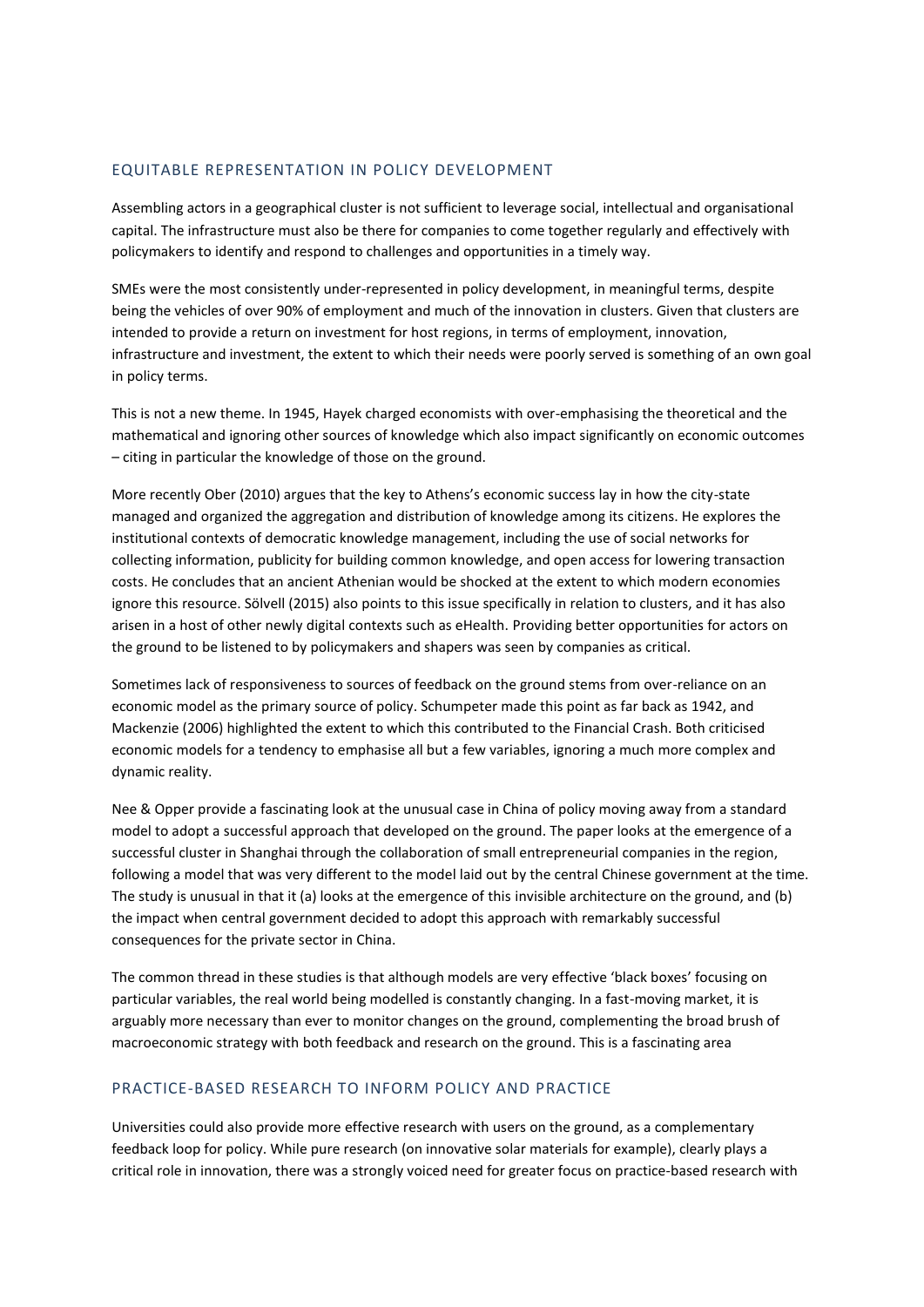businesses on the ground – both to identify emerging issues, but also to provide the kind of research support companies needed – messy, multi-disciplinary and practice-based research that would support the installation of novel products in novel ways. Universities could be better incentivized to take more of a role in this. The current arrangements militate against this.

Many of the most recurring barriers across clusters were invisible to policymakers, and were often about practical interventions, (such as better coordination of regulations across regions and Ministries, or the streamlining of administrative and bureaucratic procedures for addressing permits). Early insight on these cuts cost and risk, as well as highlighting new opportunities for creating value.

# POLICY TO INCENTIVISE COLLABORATION AT KEY INTERFACES

In the clusters we studied, the incentives at key interfaces were misaligned, and actively militated against the creation of shared value. This need not be the case.

In the context of eBusiness and eHealth, digital software can harness the knowledge and agency of distributed users in designing products or services to create shared value for both users and companies. Amazon, Facebook and many others are testament to this.

If the whole is to be more than the sum of the parts, as clusters promise, then the linkages and the incentives that mediate exchange between players also need to be taken account of in a more consistent way – and where they are absent or inequitable, intervention is required. Design by default appears to be an option that distorts market forces, and disproportionately undermines value creation for clusters.

# WHAT HAS BEEN MISSING?

What has been missing in clusters is a more pragmatic understanding of the arrangements and scenarios on the ground, where needs, barriers and opportunities emerge. In dynamic and high-risk environments, the potential for early awareness of risks and opportunities is an asset, as is the ability to learn how other clusters have addressed comparable challenges.

The countries which create the conditions to leverage technical and human resources to advantage in this way will be able to identify potential problems early and benefit also from a portfolio of possible solutions from other more mature clusters or sectors where comparable problems have arisen.

The research suggests that although the pieces of the circuit are there, they still need to be correctly configured. Government has a role in creating an even playing field where market forces can operate more effectively, where policymakers are able to harness the knowledge and agency of actors on the ground and where the incentives in place support strategic alliances rather than militating against them Atkinson & Audretsch(2008).

# IN CONCLUSION

SMEs are around 99% of all UK businesses and employ over 16 million people. They are one of the principal vehicles through which investment in regional clusters can be translated into employment, innovation and investment in those regional communities hosting them.

If this investment in renewables is to support levelling up, innovation, skills, employment or competitiveness in these regions then:-

• SMEs need to have a voice in shaping policy around their needs on the ground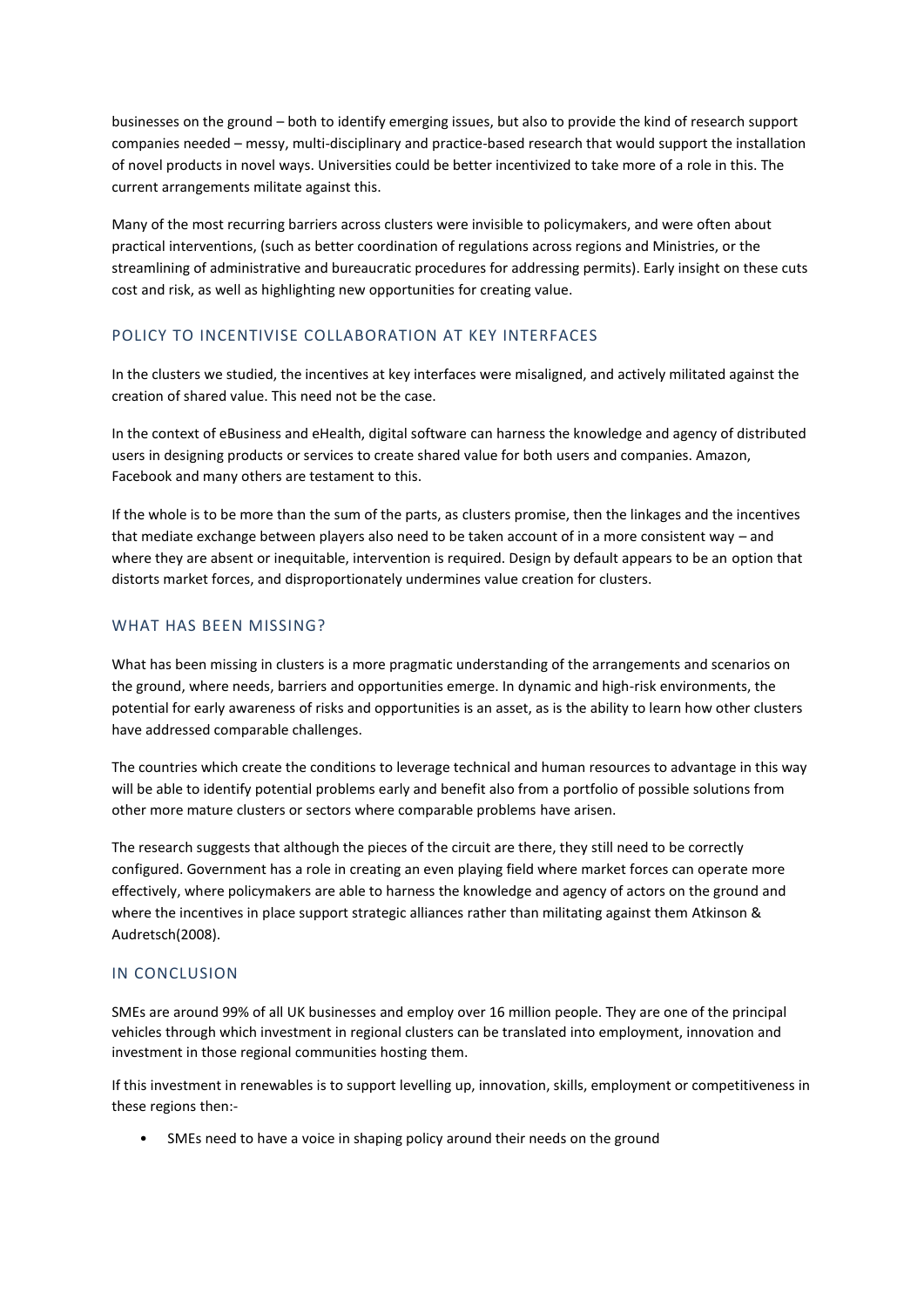- Universities need to be incentivised to do more practice -based research on the ground with SMEs to highlight barriers and opportunities at an earlier stage
- policymakers need to take a more pro- active role in ensuring that this inter-actor infrastructure is facilitating the intended benefits for the cluster and the region.

This was manifestly not the case in any of the regions we looked at. SMEs felt more powerful established stakeholders shaped the policies around their own needs. The barriers on the ground for SMEs were only addressed when significant problems became apparent. The evidence of these very predictable barriers and solutions in other clusters were ignored.

Will policymakers and cluster managers flag renewable clusters as an investment in regional jobs and innovation yet fail to provide the social and organisational infrastructure and incentives to make that possible?

Will they reinvent the wheel, with all the avoidable cost and risk?

Or will they do as the UK oil and gas cluster did with the PILOT initiative and pro-actively facilitate SME involvement in executive policy making - incentivising strategic collaboration towards common ends?

We hope this study has highlighted the value of using students and interns in collaborative research of this type with players on the ground – both to provide policymakers with early insights into emerging barriers, and to support the training of the next generation of managers in the real-world issues impacting on clusters.

This study was set in motion by the comments of cluster managers in oil and gas companies who made it clear that they spent most of their time dealing with socio-technical and socio-political issues rather than technical ones and felt strongly that their training had not prepared them for this. By summarising the most recurrent issues we hope we have met these concerns at least to some extent and given back something in return for the generosity of those we spoke to.

## **REFERENCES AND SELECTED BACKGROUND READING**

Atkinson R Audretsch D (2008) Economic Doctrines and Policy Differences: Has the Washington Policy Debate Been Asking the Wrong Questions? Information Technology and Innovation Foundation Washington

## [EconomicDoctrine.pdf \(itif.org\)](https://itif.org/files/EconomicDoctrine.pdf)

Becattini G (1979) Dal settore industriale al distretto industriale.

- Becattini G, Pyke F and Sengenberger W (eds) 1990 Industrial Districts and Inter-firm cooperation in Italy. IILS, Geneva
- Bourdieu P (2005) The Social Structures of the Economy Cambridge: Polity Press
- British American Business Partnership with the Dept. for International Trade (2021) The' Making a Difference' Report [Making-a-Difference.pdf \(babinc.org\)](https://babinc.org/wp-content/uploads/2021/01/Making-a-Difference.pdf)
- Burt R (1992) Structural holes: the social structure of competition
- Caballero RJ (2010) Macroeconomics after the Crisis: Time to Deal wit the Pretense-of-Knowledge Syndrome. MIT Dept. of Economics Working Paper No.10-16
- Callon M and Rabeharisoa V (2003) The increasing involvement of concerned groups in R&D policies: what lessons for public powers? In Geuna A [Salter A J](http://opus.bath.ac.uk/view/person_id/7924.html) and Steinmueller W E eds (2003) Science and Innovation: Rethinking the Rationales for Funding and Governance Edward Elgar pp30-68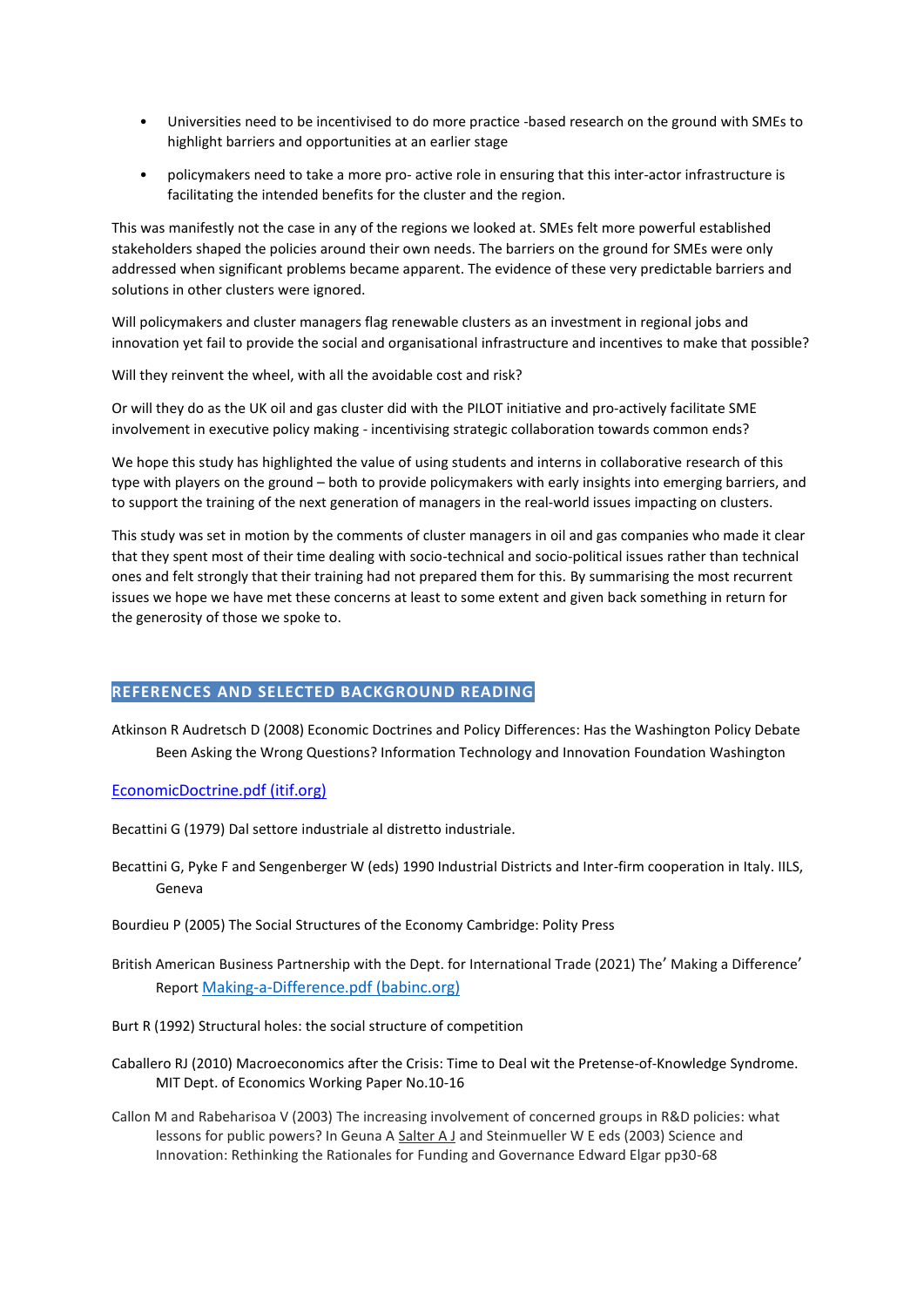Cluster2Cluster websit[e www.cluster2cluster.org](http://www.cluster2cluster.org/)

Edwards PN, Jackson SJ, Bowker GC, Knobel C (2007) Understanding Infrastructure: Dynamics, Tensions and Design, National Science Foundation Workshop Report. Deep Blue.

EERE Commercialization RFI on effective cluster policy, published by the Department of Energy's Office of Energy Efficiency and Renewable Energy and available on

[http://clustermapping.us/sites/default/files/files/resource/DOE\\_RFI%20Cluster%20Development%2010-22-](http://clustermapping.us/sites/default/files/files/resource/DOE_RFI%20Cluster%20Development%2010-22-13.pdf) [13.pdf](http://clustermapping.us/sites/default/files/files/resource/DOE_RFI%20Cluster%20Development%2010-22-13.pdf) Accessed 9<sup>th</sup> Jan. 2016

- Etzkowitz, Henry; Leydesdorff, Loet (1995-01-01). "The Triple Helix -- University-Industry-Government Relations: A Laboratory for Knowledge Based Economic Development". Rochester, NY.
- Golsorkhi D, Rouleau L. Seidl D and Vaara E (2015) Cambridge Handbook of Strategy as Practice, Cambridge Univ. Press
- Granovetter M (2005) The Impact of Social Structure on Economic outcomes. Journal of Economic perspectives 19 (Winter): 33-50-
- Hayek F (1945) The Use of Knowledge in Society. American Economic Review XXXV, No. 4 (September) pp 519- 530
- Jaegersberg G & Ure J (2005) Inter-Regional Cluster Strategies: Value-Adding Partnerships between Government Education and Industry in the Automotive Supply Chain *CE2005* July 2006 Dallas USA (Best Session Paper) In Sobolewski M and Ghodous P (eds) Next Generation Concurrent Engineering: Smart and Concurrent Integration of Product Data Services and Control Strategies Proceeding of the 12<sup>th</sup> International Conference on Concurrent Engineering: Research and Applications ISPE Inc ISBN 0-9768246-0-4
- Jaegersberg G and Ure J (2008) Creating Value Within and Between European Regions in the Photovoltaic Sector. In Curran R, Chou S, Trappery A (eds). Collaborative Product and Service Life Cycle Management for a Sustainable World. Springer, London
- Jaegersberg G and Ure J (2011) Barriers to Knowledge Sharing and Stakeholder Alignment in Solar Energy Clusters: Learning from Other Sectors and Regions in the Solar Energy Supply Chain: Learning form Clusters in other Regions *Journal of Strategic information Systems (JSIS)* Joint-authorship
- Jaegersberg G and Ure J (2003) Inter-Regional Cluster Strategies: Enhancing the Competitiveness of the German Brazilian Automotive Supply Chain Virtual SC Conference 17-28 November Cranfield University UK
- Jaegersberg J and Ure J (2008) Creating Value Within and Between European Regions in the Photovoltaic Sector *15th ISPE International Conference on Concurrent Engineering (CE2008*) 18-22 August Belfast Ireland Joint authorship.
- Jaegersberg, G., Hatakeyama, K., Ure, J., Lloyd, A.D., 2002. Leveraging regional, organizational and human resources to create competitive advantage: a new framework for professional development. In: Jardim-Gonçalves, R., Steiger-Garção, A. (Eds.), Advances in Concurrent Engineering. Swets and Zeitlinger, Lisse, pp. 439–446-

Ketels C, Lindqvist G, Solvell O (2012) The role of cluster organisations. The EU Cluster Observatory

Mackenzie (2006) An engine not a camera; how financial models make markets. MIT Press, Cambridge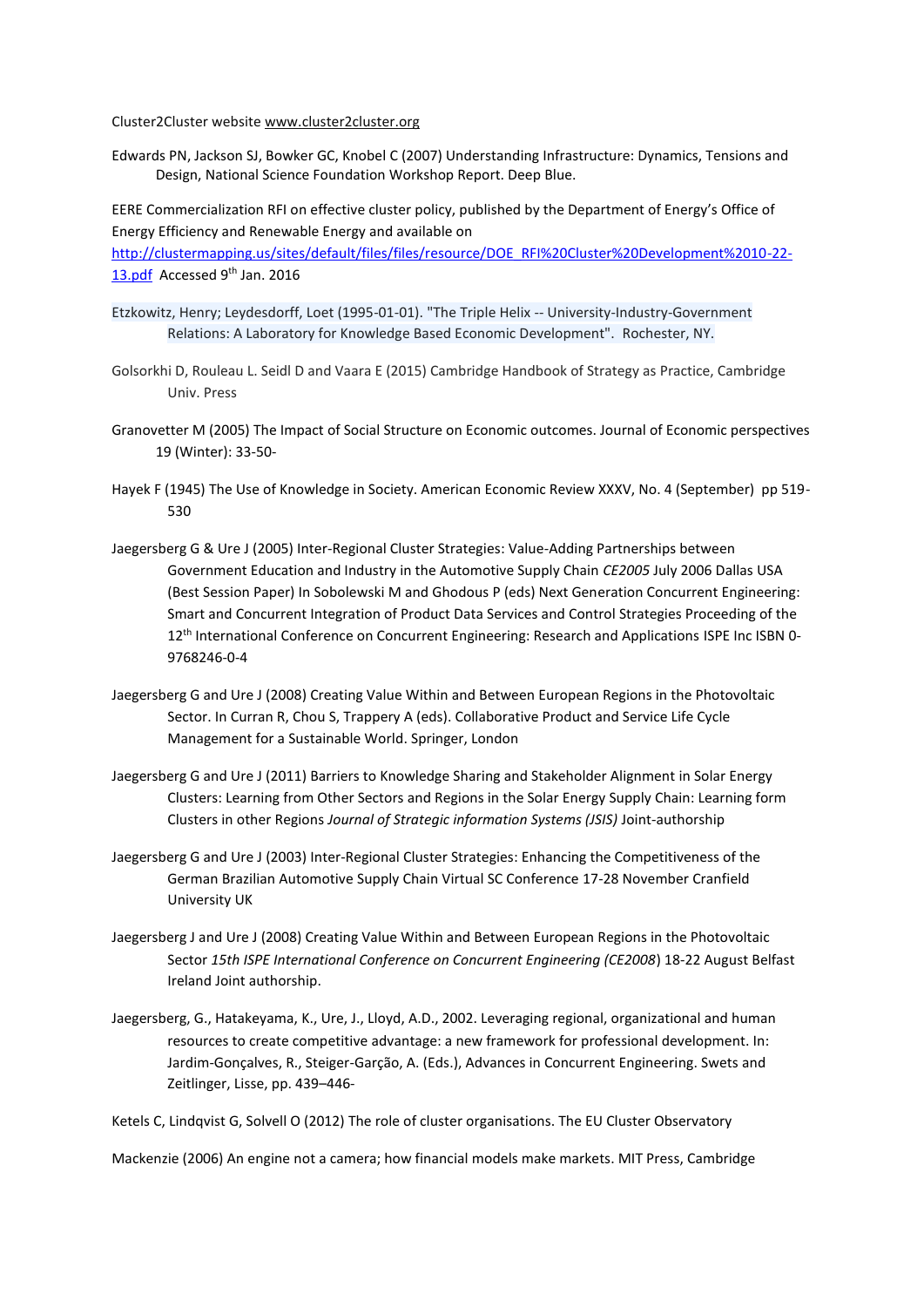Marshall A (1919). Industry and Trade, Macmillan: London, p. 287

- Morosini P.2004. Industrial Clusters, Knowledge Integration and Performance. World Development Journal Vol. 32, No. 2, pp. 305–326 Elsevier UK-
- Nee V and Opper S (2012) Capitalism from Below. Markets and Industrial Change in China. Harvard University Press
- Ober J (2008) Democracy and Knowledge: Innovation and Learning in Classical Athens, Princeton University Press. Princeton and Oxford.
- Piketty T (2013) Capital in the Twenty First Century. Editions du Seuil, Belknap Press. (English version printed in 2014)

PILOT Supply Chain Project on <http://oilandgasuk.co.uk/wp-content/uploads/2015/05/SC021.pdf>

Porter M. (1998). On Competition. Boston: Harvard Business School Press, p.225

Reason P. and Bradbury H. (2008) (eds) The Sage Handbook of Action Research: Participative Inquiry and Practice. Sage, CA

Sawhney M & Parikh D (2001) Where Value Lives in a Networked World. Harvard Business Review. 79(1): 79-86

Schumpeter (1942) Capitalism, socialism and democracy. Harper Brothers, London

Scott BR (2011) Capitalism: Its Origins and Evolution as a System of Governance. Springer

Stiglitz J (2012) The Price of Inequality*.* Allen Lane, London

Suchman l (1995) Making Work Visible. Commun ACM. 38 (9): 56-64 (Sept. Issue)

Tapscott T & Williams AD (2007) Wikinomics: How Mass Collaboration Changes Everything. Atlantic Books,

- Universities UK (2015) The Economic Role of Universities, Report Universities UK, 2015) Available on [http://issuu.com/universitiesuk/docs/theeconomicroleofukuniversities\\_c8b621395591ab/46?e=1513](http://issuu.com/universitiesuk/docs/theeconomicroleofukuniversities_c8b621395591ab/46?e=15132110/13449524%20Accessed%2031/5/2016) [2110/13449524 Accessed 31/5/2016](http://issuu.com/universitiesuk/docs/theeconomicroleofukuniversities_c8b621395591ab/46?e=15132110/13449524%20Accessed%2031/5/2016)
- Ure J & Jaegersberg (2005) Invisible Architecture: the benefits of aligning people processes and technology British Computer Society
- Ure J (2000) Constructing Competitive Advantage through Networked Communities of Practice. ICEED/CIDEE International Conference for Education and Economic Development July 2000 Univ Tecnologico de Tabasco, Tabasco State. CIDEE.Memorias de la Sociedad.
- Ure J et al (2003) Scaffolding Knowledge Sharing & Decision Support in Distributed Web-based Systems Presented to the International Society for Production Enhancement (ISPE) Collaborative Engineering Conference CE2003 Madeira In Jardim-Goncalves R Cha J and Steiger-Garcao A (eds) Enhanced Interoperable Systems Swets and Zeitlinger Lisse
- Ure J, Jaegersberg G, Lloyd AD, Procter R (2007) Integrating Innovation in the Regional and Inter-regional Oil and Gas Supply Chain: Case Studies From a Trans-regional Research Network. European Symposium on Innovation Management Practice (ERIMA), 15–16th March 2007, Bidart (Biarritz), France